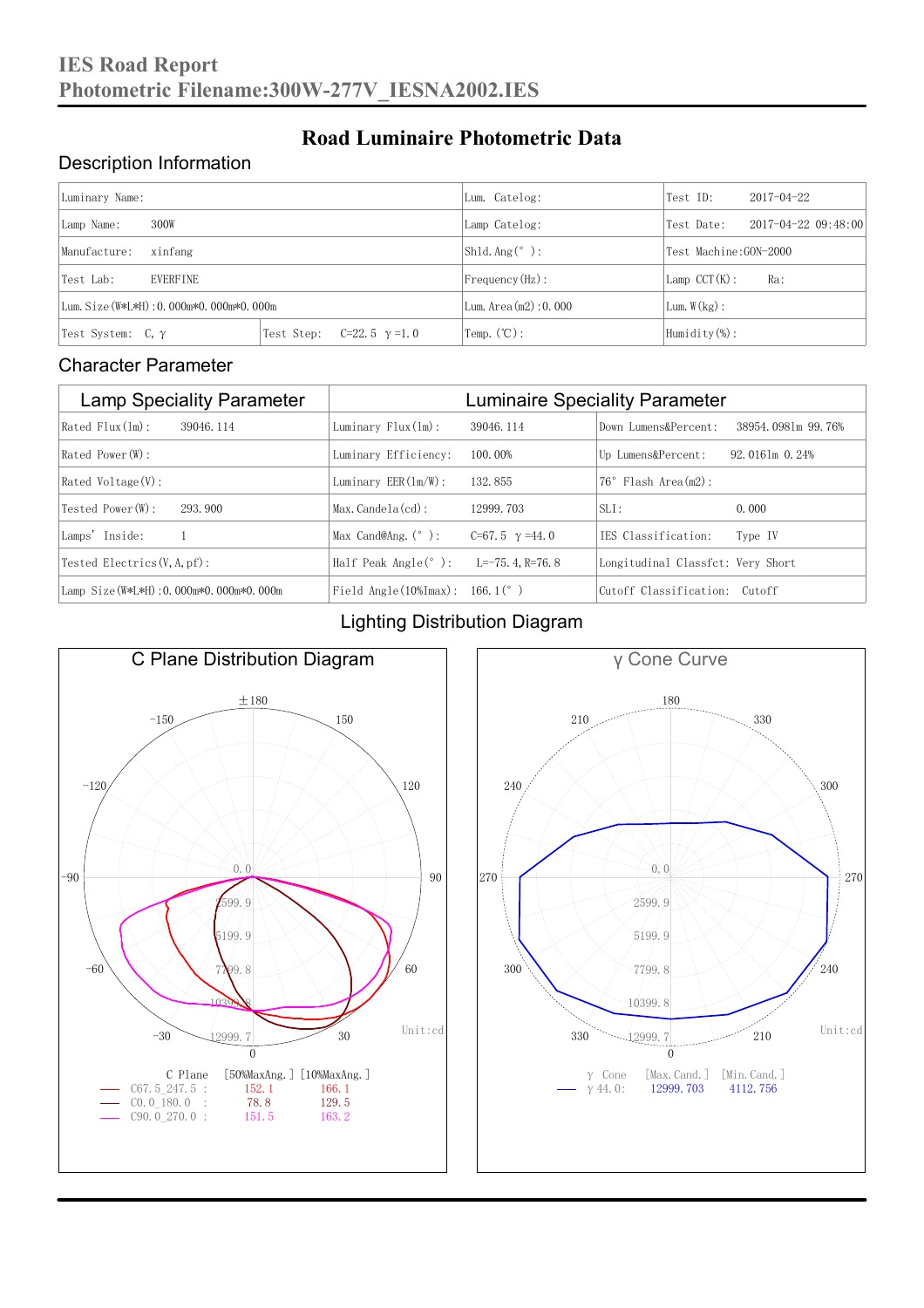### **2D Plane Light Intensity Distribution Curve**

| Lum. Name:           | Lum.Catelog:          | $Test ID: 2017-04-22$          |
|----------------------|-----------------------|--------------------------------|
| Lamp Name: 300W      | Lamp Catelog:         | Test Lab: EVERFINE             |
| Manufacture: xinfang | Test Machine:GON-2000 | Test Date: 2017-04-22 09:48:00 |

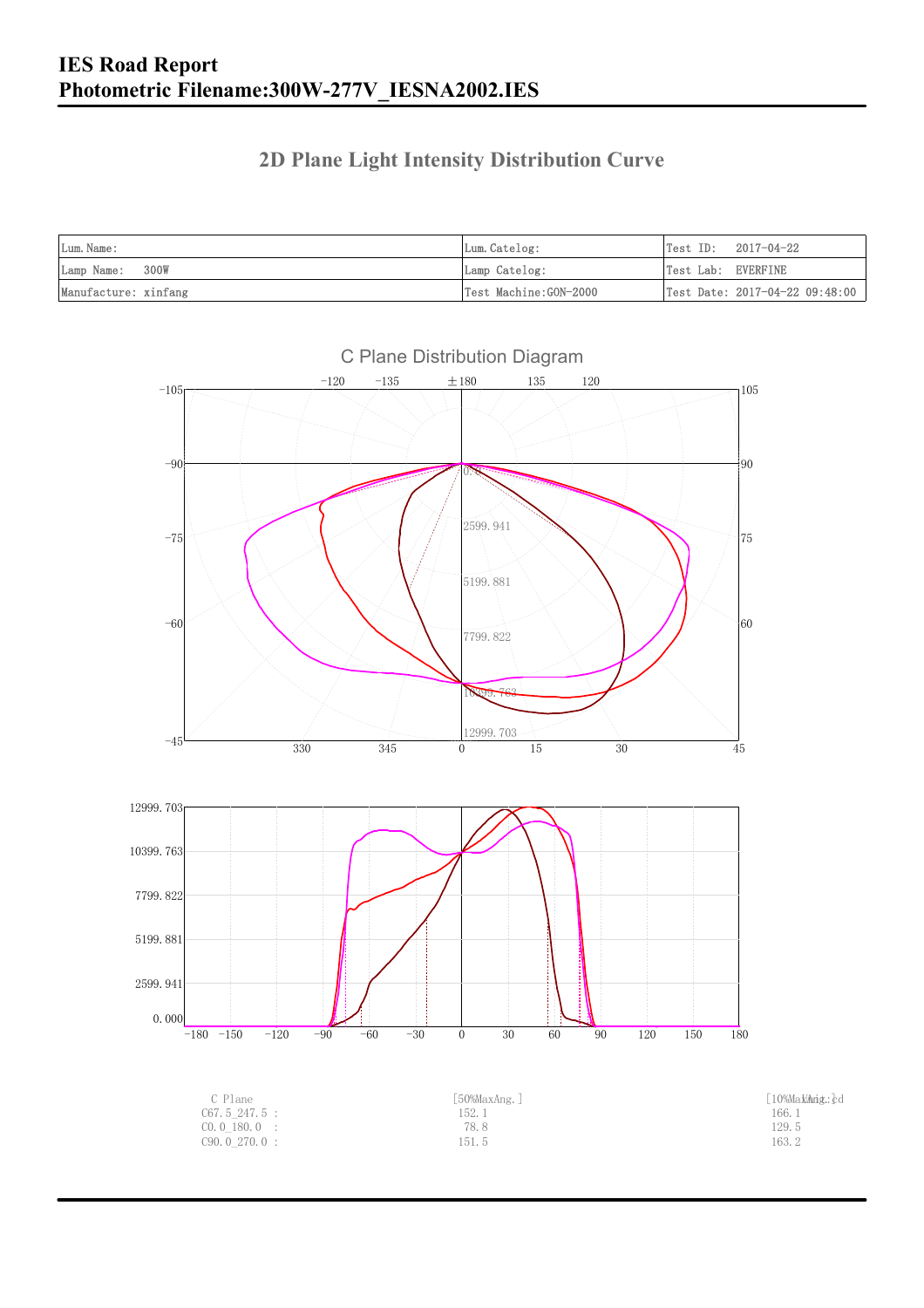### **3D Light Intensity Distribution Modal**

| Lum. Name:           | Lum.Catelog:          | $ Test$ ID:        | 2017-04-22                     |
|----------------------|-----------------------|--------------------|--------------------------------|
| Lamp Name: 300W      | Lamp Catelog:         | Test Lab: EVERFINE |                                |
| Manufacture: xinfang | Test Machine:GON-2000 |                    | Test Date: 2017-04-22 09:48:00 |

#### 3D Light Intensity Distribution Modal

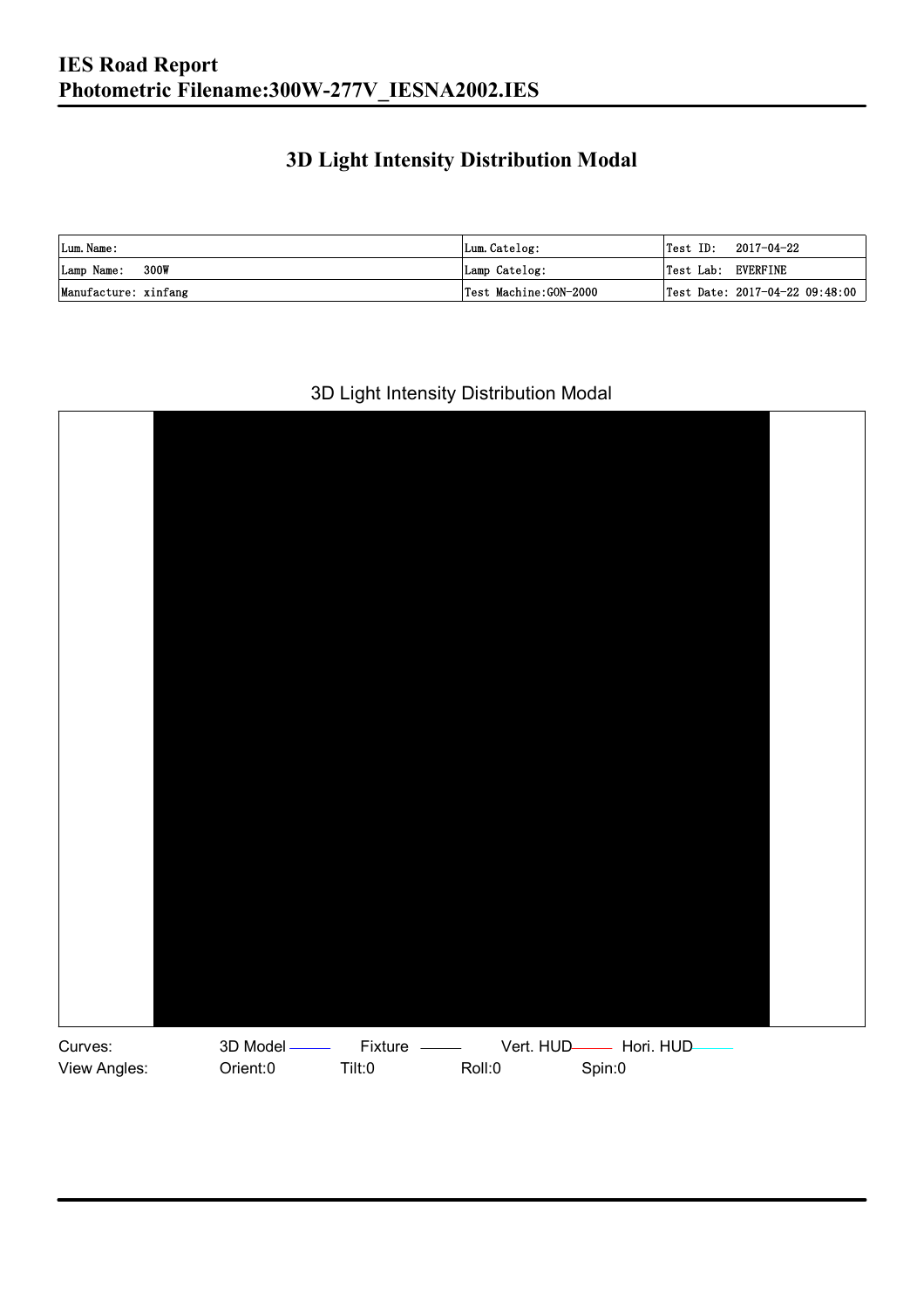### **Zonal Flux Tabulation**

| Zone $(\gamma)$ | Zone Flux     | Sums Flux     | Zone%Lamp | Sums%Lamp | Zone $(\gamma)$ | Zone Flux     | Sums Flux | Zone%Lamp | Sums%Lamp |
|-----------------|---------------|---------------|-----------|-----------|-----------------|---------------|-----------|-----------|-----------|
|                 | $(\text{lm})$ | $(\text{lm})$ |           |           |                 | $(\text{lm})$ | (1m)      |           |           |
| $0.0-1.0$       | 9.85          | 9.85          | 0.03      | 0.03      | $45.0 - 46.0$   | 720.48        | 720.48    | 1.85      | 1.85      |
| $1.0 - 2.0$     | 29.55         | 39.40         | 0.08      | 0.10      | 46.0 $-47.0$    | 726.13        | 1446.62   | 1.86      | 3.70      |
| $2.0 - 3.0$     | 49.19         | 88.59         | 0.13      | 0.23      | 47.0-48.0       | 730.97        | 2177.59   | 1.87      | 5.58      |
| $3.0 - 4.0$     | 68.76         | 157.35        | 0.18      | 0.40      | 48.0-49.0       | 734.94        | 2912.53   | 1.88      | 7.46      |
| $4.0 - 5.0$     | 88.24         | 245.59        | 0.23      | 0.63      | 49.0 $-50.0$    | 737.89        | 3650.42   | 1.89      | 9.35      |
| $5.0 - 6.0$     | 107.60        | 353.19        | 0.28      | 0.90      | $50.0 - 51.0$   | 739.67        | 4390.09   | 1.89      | 11.24     |
| $6.0 - 7.0$     | 126.83        | 480.01        | 0.32      | 1.23      | $51.0 - 52.0$   | 740.19        | 5130.27   | 1.90      | 13.14     |
| $7.0 - 8.0$     | 145.91        | 625.92        | 0.37      | 1.60      | $52.0 - 53.0$   | 739.58        | 5869.85   | 1.89      | 15.03     |
| $8.0 - 9.0$     | 164.87        | 790.79        | 0.42      | 2.03      | $53.0 - 54.0$   | 737.71        | 6607.57   | 1.89      | 16.92     |
| $9.0 - 10.0$    | 183.69        | 974.48        | 0.47      | 2.50      | $54.0 - 55.0$   | 734.45        | 7342.01   | 1.88      | 18.80     |
| $10.0 - 11.0$   | 202.38        | 1176.86       | 0.52      | 3.01      | $55.0 - 56.0$   | 729.49        | 8071.50   | 1.87      | 20.67     |
| $11.0 - 12.0$   | 220.93        | 1397.79       | 0.57      | 3.58      | $56.0 - 57.0$   | 722.59        | 8794.09   | 1.85      | 22.52     |
| $12.0 - 13.0$   | 239.35        | 1637.14       | 0.61      | 4.19      | $57.0 - 58.0$   | 713.65        | 9507.74   | 1.83      | 24.35     |
| $13.0 - 14.0$   | 257.66        | 1894.80       | 0.66      | 4.85      | $58.0 - 59.0$   | 702.65        | 10210.39  | 1.80      | 26.15     |
| $14.0 - 15.0$   | 275.89        | 2170.69       | 0.71      | 5.56      | $59.0 - 60.0$   | 690.12        | 10900.51  | 1.77      | 27.92     |
| $15.0 - 16.0$   | 294.04        | 2464.73       | 0.75      | 6.31      | $60.0 - 61.0$   | 676.16        | 11576.68  | 1.73      | 29.65     |
| $16.0 - 17.0$   | 312.14        | 2776.87       | 0.80      | 7.11      | $61.0 - 62.0$   | 660.73        | 12237.41  | 1.69      | 31.34     |
| $17.0 - 18.0$   | 330.20        | 3107.07       | 0.85      | 7.96      | $62.0 - 63.0$   | 644.39        | 12881.80  | 1.65      | 32.99     |
| $18.0 - 19.0$   | 348.20        | 3455.27       | 0.89      | 8.85      | $63.0 - 64.0$   | 627.00        | 13508.80  | 1.61      | 34.60     |
| $19.0 - 20.0$   | 366.19        | 3821.47       | 0.94      | 9.79      | $64.0 - 65.0$   | 608.18        | 14116.98  | 1.56      | 36.15     |
| $20.0 - 21.0$   | 384.13        | 4205.60       | 0.98      | 10.77     | $65.0 - 66.0$   | 589.02        | 14706.00  | 1.51      | 37.66     |
| $21.0 - 22.0$   | 402.00        | 4607.60       | 1.03      | 11.80     | $66.0 - 67.0$   | 571.12        | 15277.12  | 1.46      | 39.13     |
| $22.0 - 23.0$   | 419.73        | 5027.33       | 1.07      | 12.88     | $67.0 - 68.0$   | 554.66        | 15831.78  | 1.42      | 40.55     |
| $23.0 - 24.0$   | 437.32        | 5464.65       | 1.12      | 14.00     | $68.0 - 69.0$   | 538.28        | 16370.05  | 1.38      | 41.92     |
| $24.0 - 25.0$   | 454.77        | 5919.42       | 1.16      | 15.16     | 69.0 $-70.0$    | 520.94        | 16890.99  | 1.33      | 43.26     |
| $25.0 - 26.0$   | 471.97        | 6391.38       | 1.21      | 16.37     | $70.0 - 71.0$   | 501.95        | 17392.94  | 1.29      | 44.54     |
| $26.0 - 27.0$   | 488.84        | 6880.23       | 1.25      | 17.62     | $71.0 - 72.0$   | 481.07        | 17874.01  | 1.23      | 45.78     |
| $27.0 - 28.0$   | 505.46        | 7385.69       | 1.29      | 18.92     | $72.0 - 73.0$   | 457.34        | 18331.35  | 1.17      | 46.95     |
| 28.0-29.0       | 521.78        | 7907.47       | 1.34      | 20.25     | $73.0 - 74.0$   | 430.36        | 18761.70  | 1.10      | 48.05     |
| 29.0-30.0       | 537.76        | 8445.23       | 1.38      | 21.63     | 74.0-75.0       | 398.36        | 19160.06  | $1.\,02$  | 49.07     |
| $30.0 - 31.0$   | 553.42        | 8998.64       | 1.42      | 23.05     | $75.0 - 76.0$   | 358.55        | 19518.61  | 0.92      | 49.99     |
| $31.0 - 32.0$   | 568.62        | 9567.26       | 1.46      | 24.50     | 76.0-77.0       | 312.34        | 19830.95  | 0.80      | 50.79     |
| $32.0 - 33.0$   | 583.26        | 10150.52      | 1.49      | 26.00     | $77.0 - 78.0$   | 265.33        | 20096.27  | 0.68      | 51.47     |
| $33.0 - 34.0$   | 597.42        | 10747.94      | 1.53      | 27.53     | 78.0-79.0       | 219.50        | 20315.77  | 0.56      | 52.03     |
| $34.0 - 35.0$   | 611.12        | 11359.07      | 1.57      | 29.09     | $79.0 - 80.0$   | 171.54        | 20487.31  | 0.44      | 52.47     |
| $35.0 - 36.0$   | 624.31        | 11983.37      | 1.60      | 30.69     | $80.0 - 81.0$   | 127.79        | 20615.10  | 0.33      | 52.80     |
| $36.0 - 37.0$   | 636.89        | 12620.27      | 1.63      | 32.32     | $81.0 - 82.0$   | 94.41         | 20709.51  | 0.24      | 53.04     |
| $37.0 - 38.0$   | 648.79        | 13269.05      | 1.66      | 33.98     | $82.0 - 83.0$   | 67.34         | 20776.85  | 0.17      | 53.21     |
| $38.0 - 39.0$   | 659.96        | 13929.01      | 1.69      | 35.67     | 83.0-84.0       | 43.93         | 20820.77  | 0.11      | 53.32     |
| $39.0 - 40.0$   | 670.48        | 14599.48      | 1.72      | 37.39     | 84.0-85.0       | 24.78         | 20845.55  | 0.06      | 53.39     |
| $40.0 - 41.0$   | 680.43        | 15279.91      | 1.74      | 39.13     | 85.0-86.0       | 11.56         | 20857.11  | 0.03      | 53.42     |
| $41.0 - 42.0$   | 689.80        | 15969.71      | 1.77      | 40.90     | $86.0 - 87.0$   | 4.47          | 20861.58  | 0.01      | 53.43     |
| $42.0 - 43.0$   | 698.53        | 16668.24      | 1.79      | 42.69     | 87.0-88.0       | 1.81          | 20863.40  | 0.00      | 53.43     |
| $43.0 - 44.0$   | 706.56        | 17374.80      | 1.81      | 44.50     | 88.0-89.0       | 1.14          | 20864.54  | 0.00      | 53.44     |
| $44.0 - 45.0$   | 713.92        | 18088.71      | 1.83      | 46.33     | $89.0 - 90.0$   | 0.85          | 20865.38  | 0.00      | 53.44     |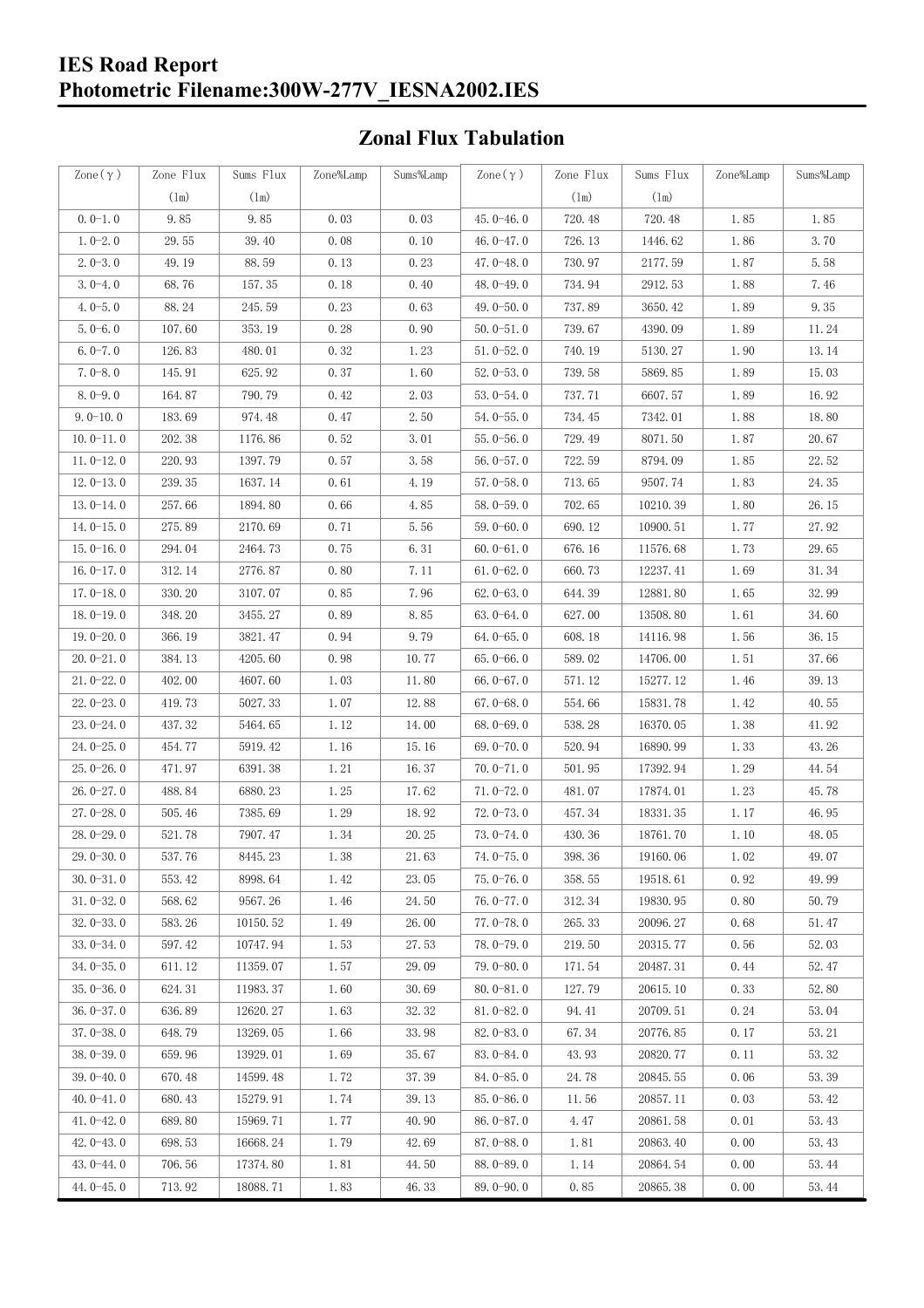# **Zonal Flux Tabulation - (Cont.)**

| Zone $(\gamma)$ | Zone Flux | Sums Flux | Zone%Lamp | Sums%Lamp | Zone $(\gamma)$ | Zone Flux | Sums Flux | Zone%Lamp | Sums%Lamp |
|-----------------|-----------|-----------|-----------|-----------|-----------------|-----------|-----------|-----------|-----------|
|                 | (1m)      | (1m)      |           |           |                 | (1m)      | $(\ln)$   |           |           |
| $90.0 - 91.0$   | 0.76      | 0.76      | 0.00      | 0.00      | $135.0 - 136.0$ | 1.41      | 1.41      | 0.00      | 0.00      |
| $91.0 - 92.0$   | 0.75      | 1.51      | 0.00      | 0.00      | 136.0-137.0     | 1.39      | 2.79      | 0.00      | 0.01      |
| $92.0 - 93.0$   | 0.75      | 2.26      | 0.00      | 0.01      | $137.0 - 138.0$ | 1.36      | 4.15      | 0.00      | 0.01      |
| 93.0-94.0       | 0.76      | 3.01      | 0.00      | 0.01      | 138.0-139.0     | 1.33      | 5.48      | 0.00      | 0.01      |
| $94.0 - 95.0$   | 0.77      | 3.78      | 0.00      | 0.01      | 139.0-140.0     | 1.30      | 6.79      | 0.00      | 0.02      |
| $95.0 - 96.0$   | 0.80      | 4.58      | 0.00      | 0.01      | $140.0 - 141.0$ | 1.28      | 8.07      | 0.00      | 0.02      |
| $96.0 - 97.0$   | 0.83      | 5.41      | 0.00      | 0.01      | 141.0-142.0     | 1.25      | 9.32      | 0.00      | 0.02      |
| $97.0 - 98.0$   | 0.86      | 6.26      | 0.00      | 0.02      | 142.0-143.0     | 1.21      | 10.53     | 0.00      | 0.03      |
| $98.0 - 99.0$   | 0.89      | 7.15      | 0.00      | 0.02      | 143.0-144.0     | 1.16      | 11.69     | 0.00      | 0.03      |
| $99.0 - 100.0$  | 0.92      | 8.07      | 0.00      | 0.02      | 144.0-145.0     | 1.12      | 12.81     | 0.00      | 0.03      |
| $100.0 - 101.0$ | 0.97      | 9.04      | 0.00      | 0.02      | $145.0 - 146.0$ | 1.10      | 13.91     | 0.00      | 0.04      |
| $101.0 - 102.0$ | 1.01      | 10.04     | 0.00      | 0.03      | 146.0-147.0     | 1.09      | 15.00     | 0.00      | 0.04      |
| $102.0 - 103.0$ | 1.05      | 11.09     | 0.00      | 0.03      | 147.0-148.0     | 1.08      | 16.08     | 0.00      | 0.04      |
| $103.0 - 104.0$ | 1.10      | 12.19     | 0.00      | 0.03      | 148.0-149.0     | 1.06      | 17.14     | 0.00      | 0.04      |
| $104.0 - 105.0$ | 1.15      | 13.35     | 0.00      | 0.03      | $149.0 - 150.0$ | 1.05      | 18.19     | 0.00      | 0.05      |
| $105.0 - 106.0$ | 1.21      | 14.55     | 0.00      | 0.04      | $150.0 - 151.0$ | 1.02      | 19.20     | 0.00      | 0.05      |
| $106.0 - 107.0$ | 1.27      | 15.82     | 0.00      | 0.04      | $151.0 - 152.0$ | 0.98      | 20.18     | 0.00      | 0.05      |
| $107.0 - 108.0$ | 1.32      | 17.14     | 0.00      | 0.04      | $152.0 - 153.0$ | 0.94      | 21.13     | 0.00      | 0.05      |
| $108.0 - 109.0$ | 1.36      | 18.50     | 0.00      | 0.05      | $153.0 - 154.0$ | 0.91      | 22.03     | 0.00      | 0.06      |
| $109.0 - 110.0$ | 1.40      | 19.90     | 0.00      | 0.05      | 154.0-155.0     | 0.87      | 22.91     | 0.00      | 0.06      |
| $110.0 - 111.0$ | 1.44      | 21.33     | 0.00      | 0.05      | $155.0 - 156.0$ | 0.83      | 23.74     | 0.00      | 0.06      |
| $111.0 - 112.0$ | 1.47      | 22.80     | 0.00      | 0.06      | $156.0 - 157.0$ | 0.80      | 24.53     | 0.00      | 0.06      |
| $112.0 - 113.0$ | 1.49      | 24.29     | 0.00      | 0.06      | 157.0-158.0     | 0.76      | 25.30     | 0.00      | 0.06      |
| $113.0 - 114.0$ | 1.50      | 25.79     | 0.00      | 0.07      | 158.0-159.0     | 0.73      | 26.02     | 0.00      | 0.07      |
| $114.0 - 115.0$ | 1.50      | 27.29     | 0.00      | 0.07      | $159.0 - 160.0$ | 0.69      | 26.72     | 0.00      | 0.07      |
| $115.0 - 116.0$ | 1.50      | 28.79     | 0.00      | 0.07      | $160.0 - 161.0$ | 0.66      | 27.38     | 0.00      | 0.07      |
| $116.0 - 117.0$ | 1.49      | 30.28     | 0.00      | 0.08      | $161.0 - 162.0$ | 0.63      | 28.01     | 0.00      | 0.07      |
| $117.0 - 118.0$ | 1.49      | 31.77     | 0.00      | 0.08      | $162.0 - 163.0$ | 0.60      | 28.60     | 0.00      | 0.07      |
| $118.0 - 119.0$ | 1.50      | 33.26     | 0.00      | 0.09      | $163.0 - 164.0$ | 0.56      | 29.17     | 0.00      | 0.07      |
| 119.0-120.0     | 1.53      | 34.79     | 0.00      | 0.09      | 164.0-165.0     | 0.53      | 29.70     | 0.00      | 0.08      |
| $120.0 - 121.0$ | 1.56      | 36.35     | 0.00      | 0.09      | $165.0 - 166.0$ | 0.50      | 30.20     | 0.00      | 0.08      |
| $121.0 - 122.0$ | 1.58      | 37.92     | 0.00      | 0.10      | $166.0 - 167.0$ | 0.48      | 30.68     | 0.00      | 0.08      |
| $122.0 - 123.0$ | 1.59      | 39.51     | 0.00      | 0.10      | $167.0 - 168.0$ | 0.46      | 31.14     | 0.00      | 0.08      |
| $123.0 - 124.0$ | 1.59      | 41.10     | 0.00      | 0.11      | $168.0 - 169.0$ | 0.45      | 31.60     | 0.00      | 0.08      |
| $124.0 - 125.0$ | 1.59      | 42.69     | 0.00      | 0.11      | $169.0 - 170.0$ | 0.43      | 32.03     | 0.00      | 0.08      |
| $125.0 - 126.0$ | 1.59      | 44.28     | 0.00      | 0.11      | $170.0 - 171.0$ | 0.40      | 32.43     | 0.00      | 0.08      |
| $126.0 - 127.0$ | 1.58      | 45.85     | 0.00      | 0.12      | 171.0-172.0     | 0.37      | 32.79     | 0.00      | 0.08      |
| $127.0 - 128.0$ | 1.57      | 47.42     | 0.00      | 0.12      | $172.0 - 173.0$ | 0.33      | 33.12     | 0.00      | 0.08      |
| $128.0 - 129.0$ | 1.55      | 48.97     | 0.00      | 0.13      | 173.0-174.0     | 0.28      | 33.40     | 0.00      | 0.09      |
| $129.0 - 130.0$ | 1.53      | 50.50     | 0.00      | 0.13      | 174.0-175.0     | 0.24      | 33.64     | 0.00      | 0.09      |
| $130.0 - 131.0$ | 1.51      | 52.01     | 0.00      | 0.13      | $175.0 - 176.0$ | 0.20      | 33.84     | 0.00      | 0.09      |
| $131.0 - 132.0$ | 1.49      | 53.50     | 0.00      | 0.14      | 176.0-177.0     | 0.15      | 33.99     | 0.00      | 0.09      |
| $132.0 - 133.0$ | 1.46      | 54.96     | 0.00      | 0.14      | $177.0 - 178.0$ | 0.11      | 34.10     | 0.00      | 0.09      |
| $133.0 - 134.0$ | 1.44      | 56.40     | 0.00      | 0.14      | 178.0-179.0     | 0.06      | 34.17     | 0.00      | 0.09      |
| $134.0 - 135.0$ | 1.43      | 57.83     | 0.00      | 0.15      | $179.0 - 180.0$ | 0.02      | 34.19     | 0.00      | 0.09      |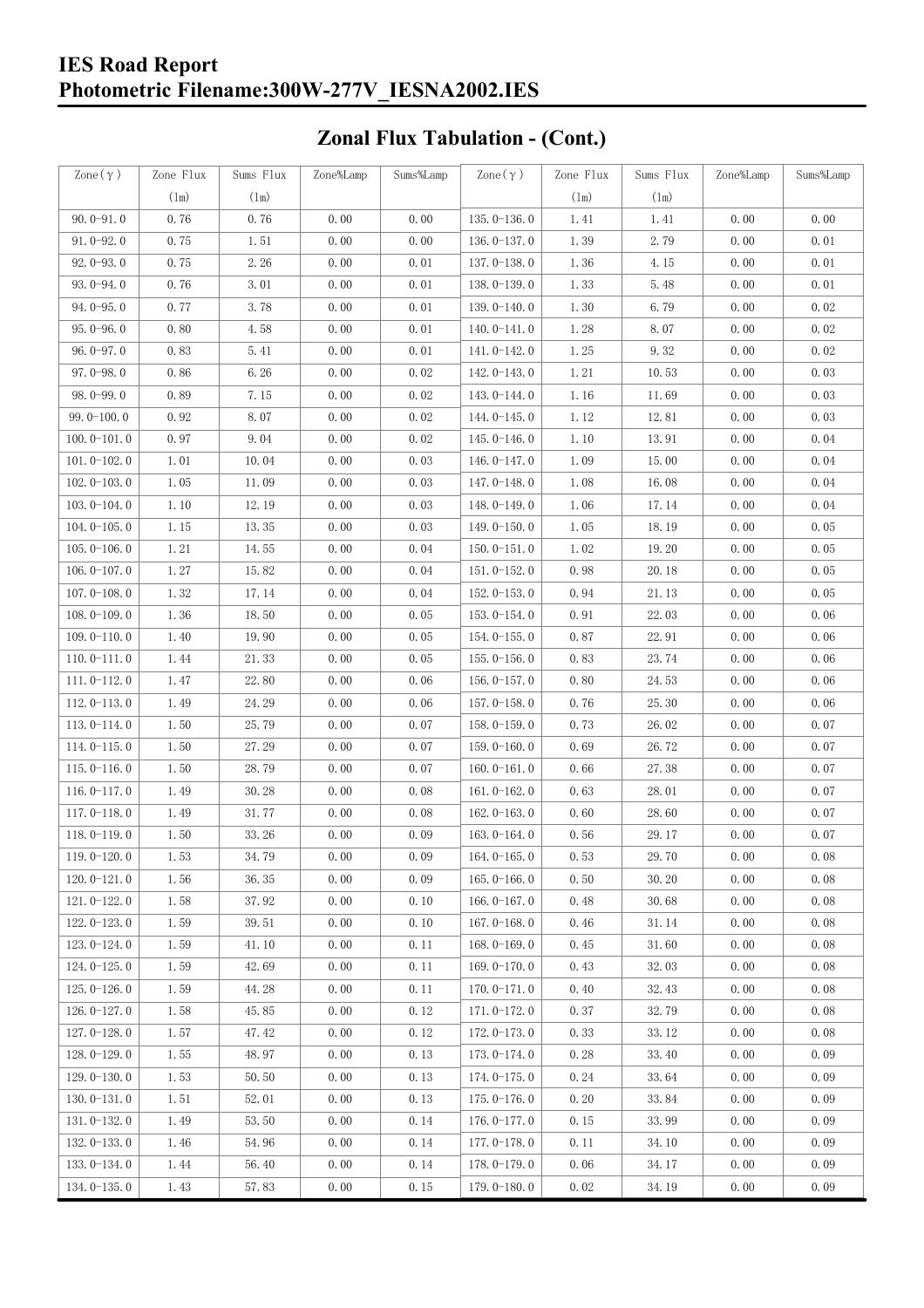### **Rectangle ISO Lighting Intensity Diagram**

| Lum. Name:           | Lum.Catelog:          | $\textsf{Test ID:} \quad 2017-04-22$ |
|----------------------|-----------------------|--------------------------------------|
| Lamp Name: 300W      | Lamp Catelog:         | Test Lab: EVERFINE                   |
| Manufacture: xinfang | Test Machine:GON-2000 | Test Date: $2017-04-22$ 09:48:00     |



Maximum Cand.@Angle: H=15.4°, V=41.7°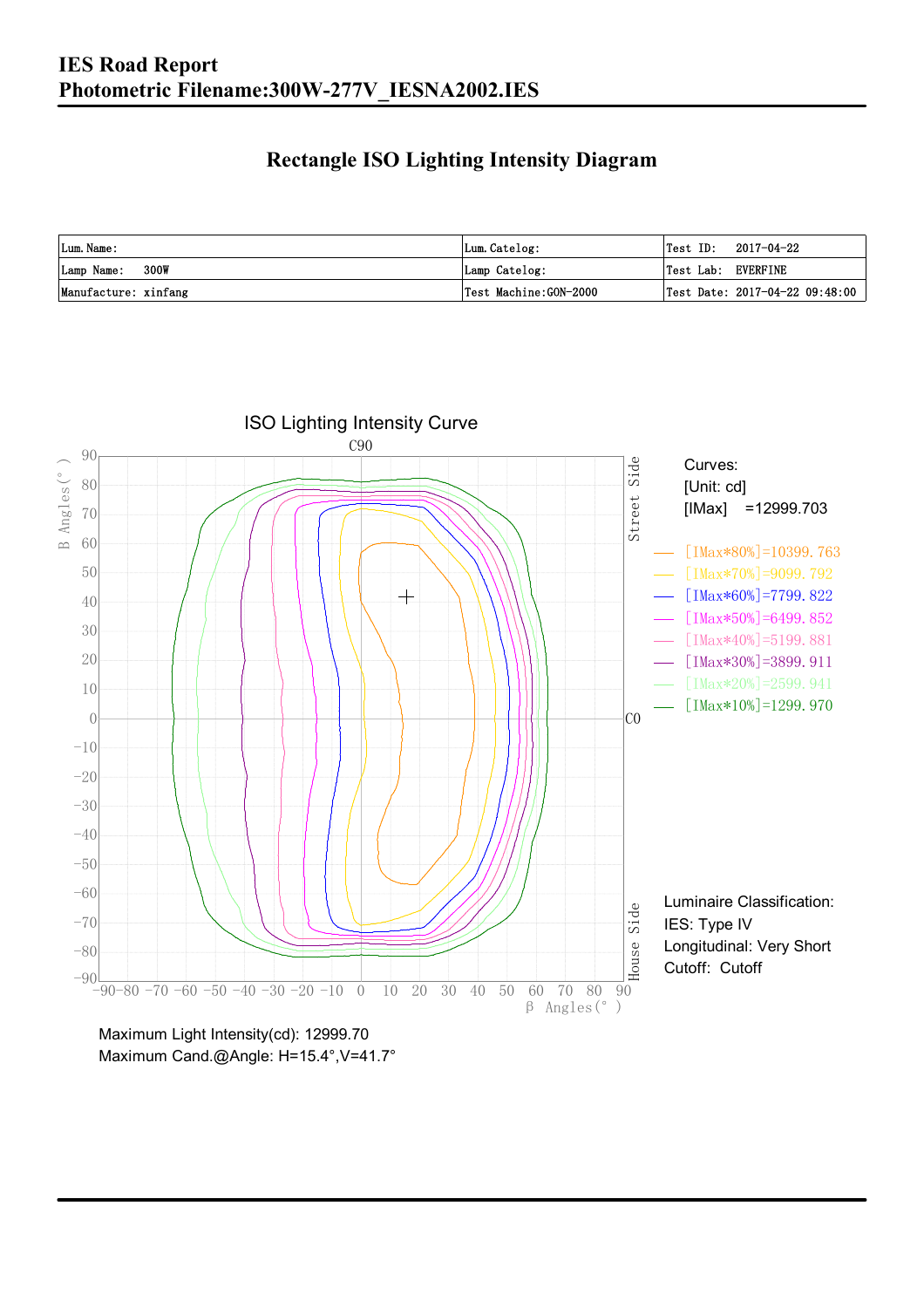### **Round ISO Lighting Intensity Diagram**

| Lum. Name:           | Lum.Catelog:          | 2017-04-22<br>Test ID:                         |
|----------------------|-----------------------|------------------------------------------------|
| 300W<br>Lamp Name:   | Lamp Catelog:         | Test Lab: EVERFINE                             |
| Manufacture: xinfang | Test Machine:GON-2000 | $\vert$ Test Date: 2017-04-22 09:48:00 $\vert$ |

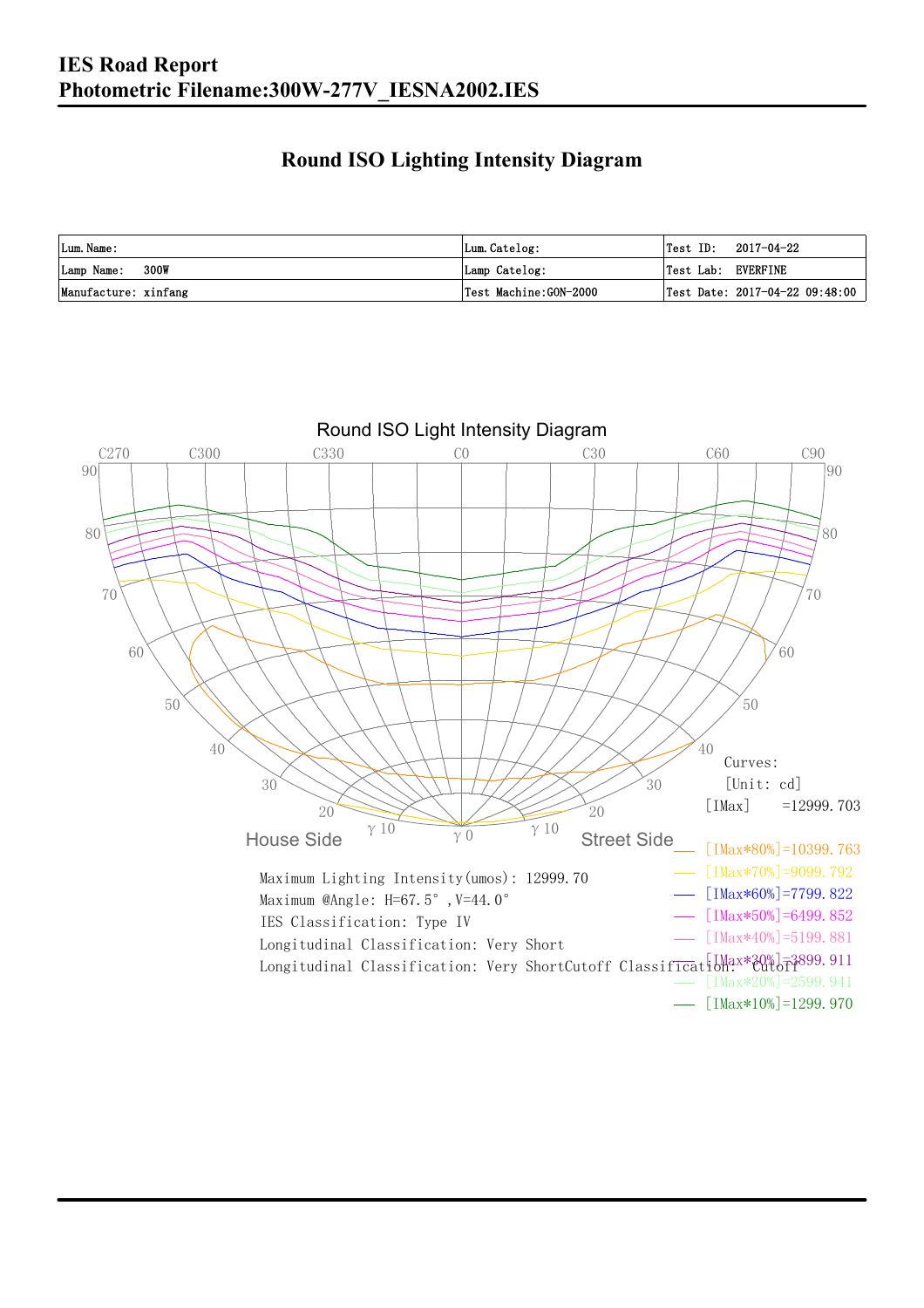#### **Plane ISO-Illuminance Diagram**

| Lum. Name:           | Lum.Catelog:          | $\textsf{Test ID:} \quad 2017-04-22$           |
|----------------------|-----------------------|------------------------------------------------|
| 300W<br>Lamp Name:   | Lamp Catelog:         | Test Lab: EVERFINE                             |
| Manufacture: xinfang | Test Machine:GON-2000 | $\vert$ Test Date: 2017-04-22 09:48:00 $\vert$ |



#### Plane ISO-Illuminance Curve

Working Plane Maximum Illuminance(lx): 1068.81 Working Plane Maximum Illuminance Position(d/h):H0.0 V0.2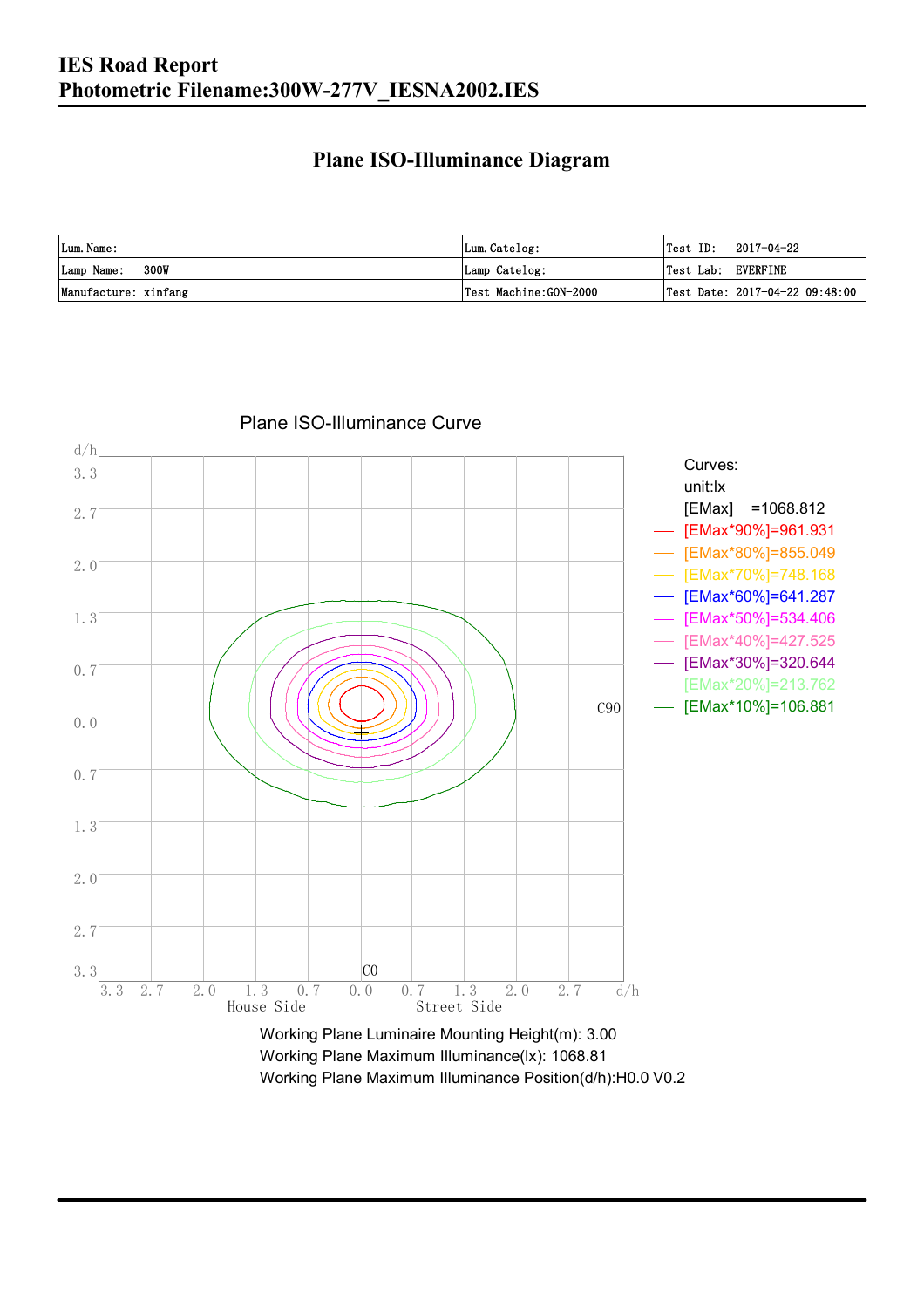### **3D Plane ISO Illuminance Diagram**

| Lum. Name:           | Lum.Catelog:          |                    | $\textsf{Test ID:} \quad 2017-04-22$ |
|----------------------|-----------------------|--------------------|--------------------------------------|
| 300W<br>Lamp Name:   | Lamp Catelog:         | Test Lab: EVERFINE |                                      |
| Manufacture: xinfang | Test Machine:GON-2000 |                    | Test Date: 2017-04-22 09:48:00       |

#### 3D Plane Illuminance Modal

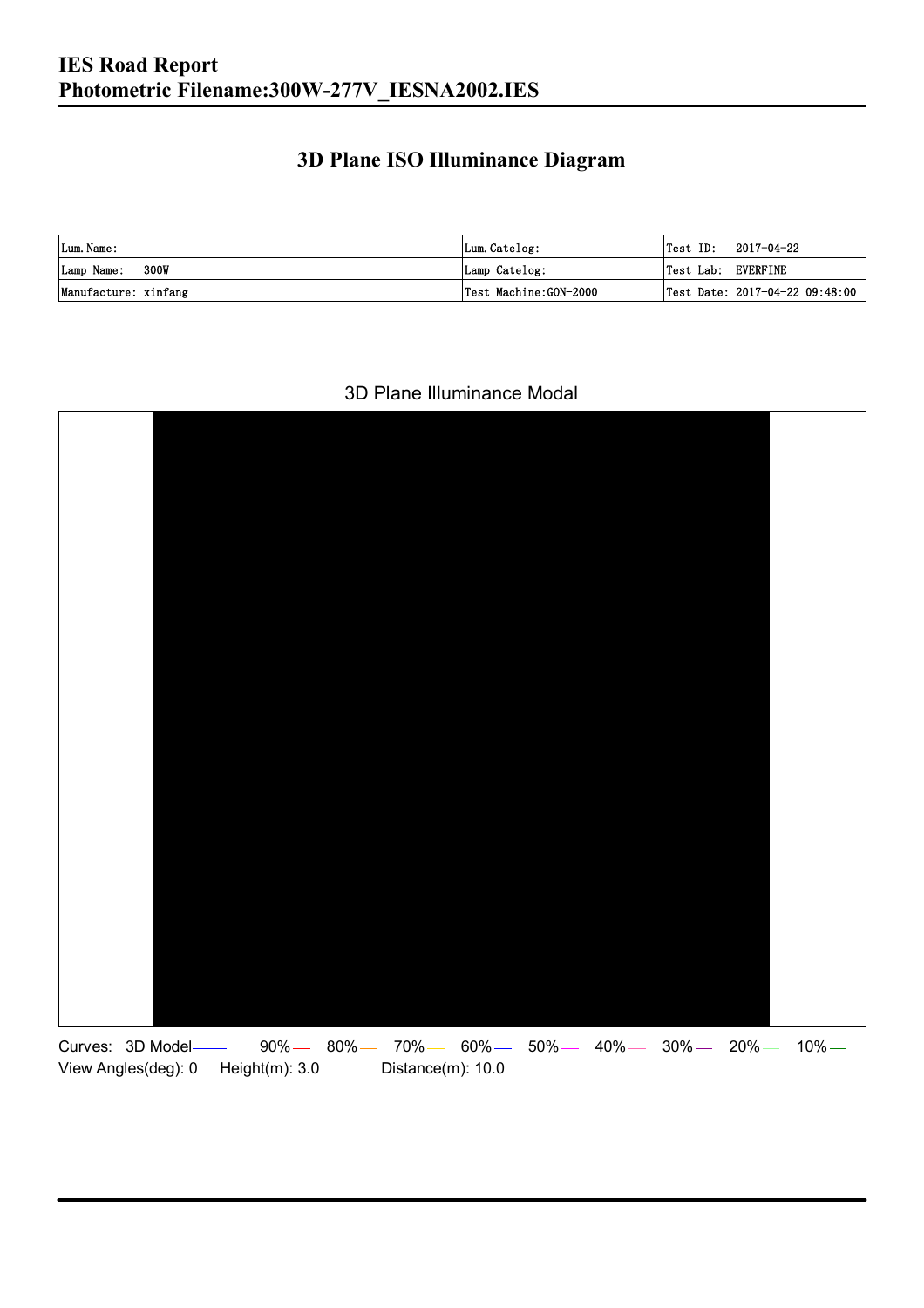### **Space ISO Illuminance Diagram**

| Lum. Name:           | Lum.Catelog:          | $\textsf{Test ID:} \quad 2017-04-22$           |
|----------------------|-----------------------|------------------------------------------------|
| 300W<br>Lamp Name:   | Lamp Catelog:         | Test Lab: EVERFINE                             |
| Manufacture: xinfang | Test Machine:GON-2000 | $\vert$ Test Date: 2017-04-22 09:48:00 $\vert$ |



### Space ISO Illuminance Curve

Space Plane Maximum Illuminance and @Angle:11062.20lx,10.0deg Plane Maximum Lighting Intensity and @Angle:12855.608cd,0eg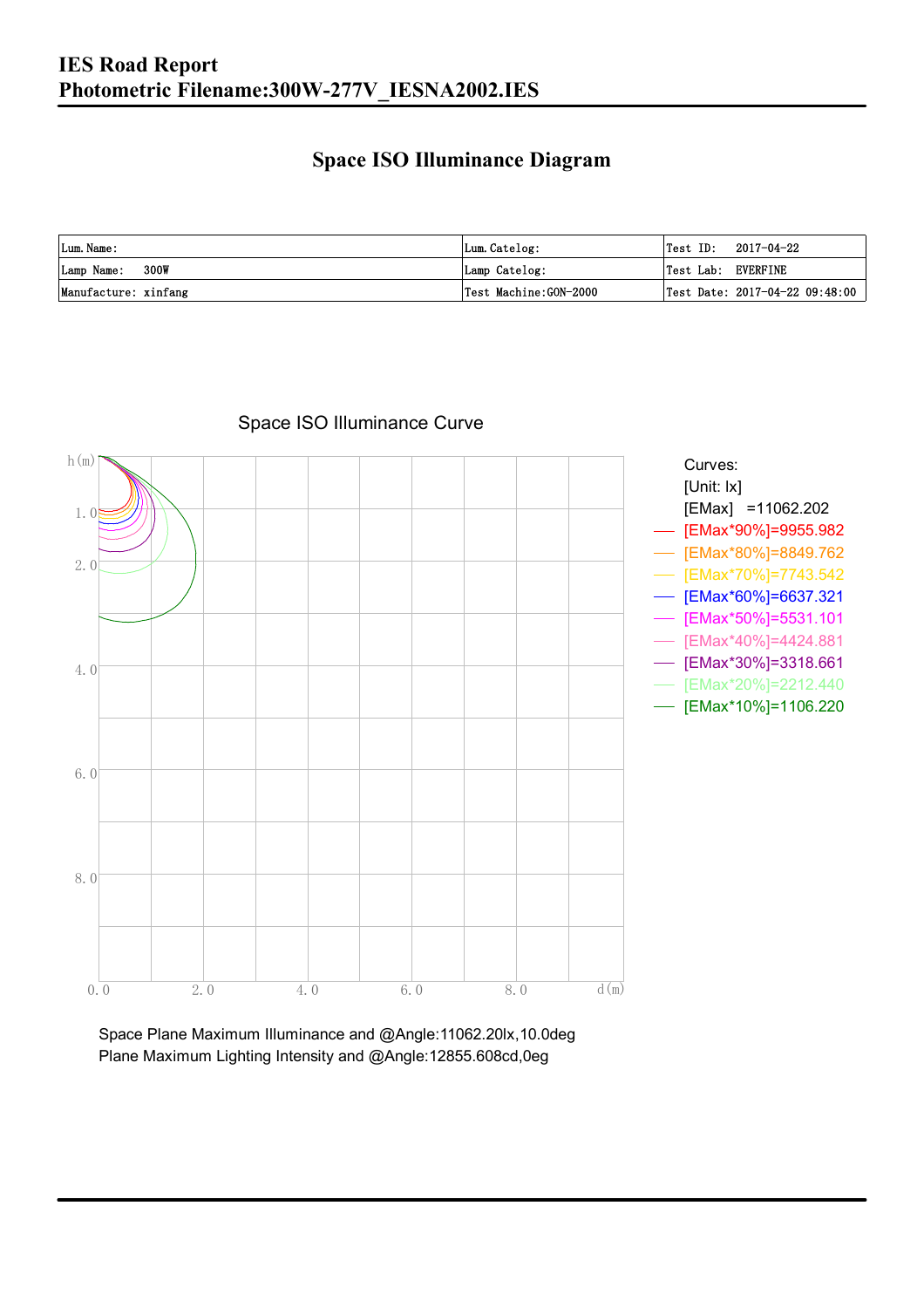### **Illuminance-Distance Diagram**

| Lum. Name:           | Lum.Catelog:           | Test ID:           | 2017-04-22                     |
|----------------------|------------------------|--------------------|--------------------------------|
| 300W<br>Lamp Name:   | Lamp Catelog:          | Test Lab: EVERFINE |                                |
| Manufacture: xinfang | 'Test Machine:GON−2000 |                    | Test Date: 2017-04-22 09:48:00 |



Illuminance-Distance Curve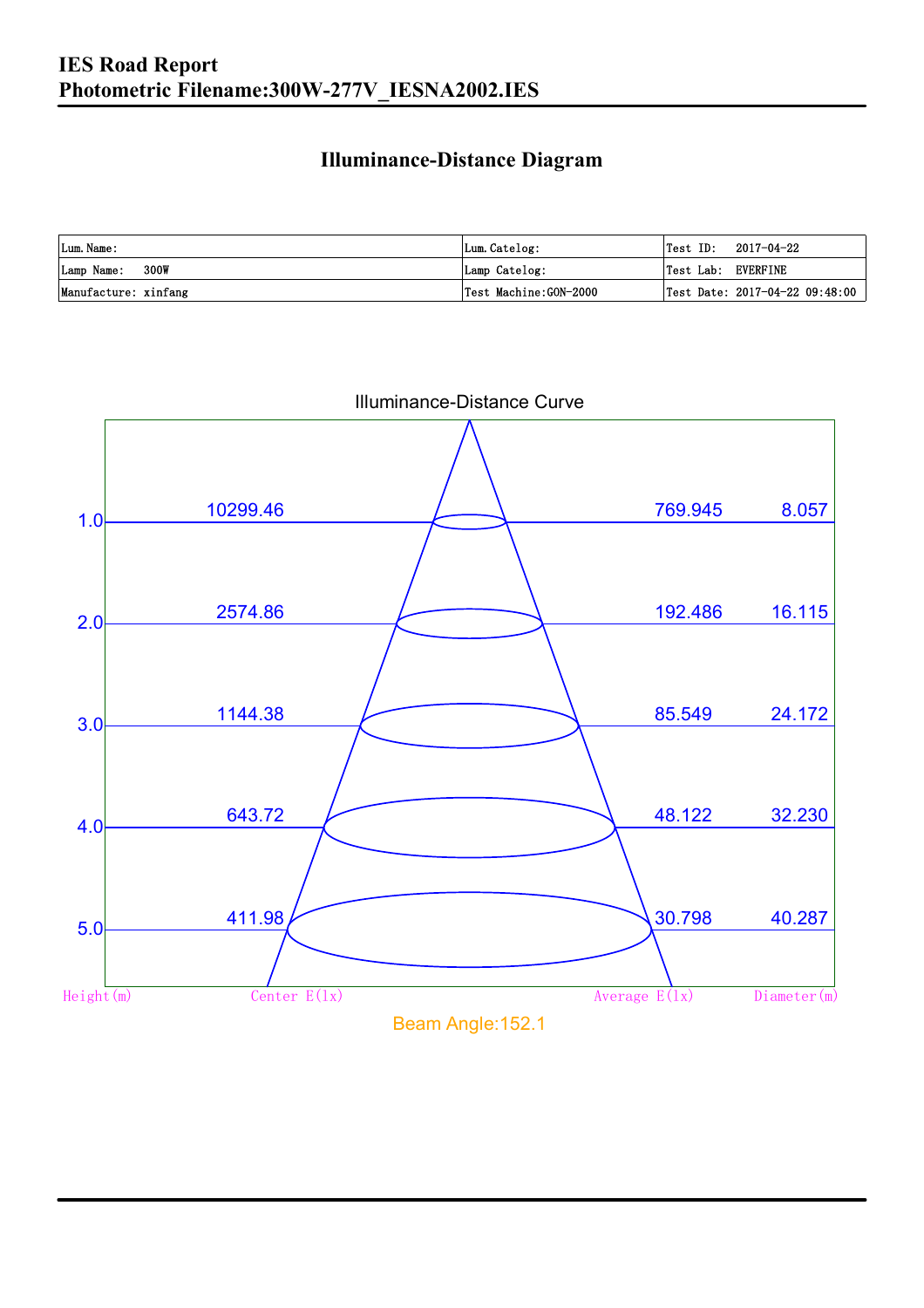### **Road Coefficient of Utilization Curves**

| Lum. Name:           | Lum.Catelog:          | Test ID:           | 2017-04-22                     |
|----------------------|-----------------------|--------------------|--------------------------------|
| 300W<br>Lamp Name:   | Lamp Catelog:         | Test Lab: EVERFINE |                                |
| Manufacture: xinfang | Test Machine:GON-2000 |                    | Test Date: 2017-04-22 09:48:00 |



Tilt Angles: Ang1(deg): 0 Ang2(deg): 5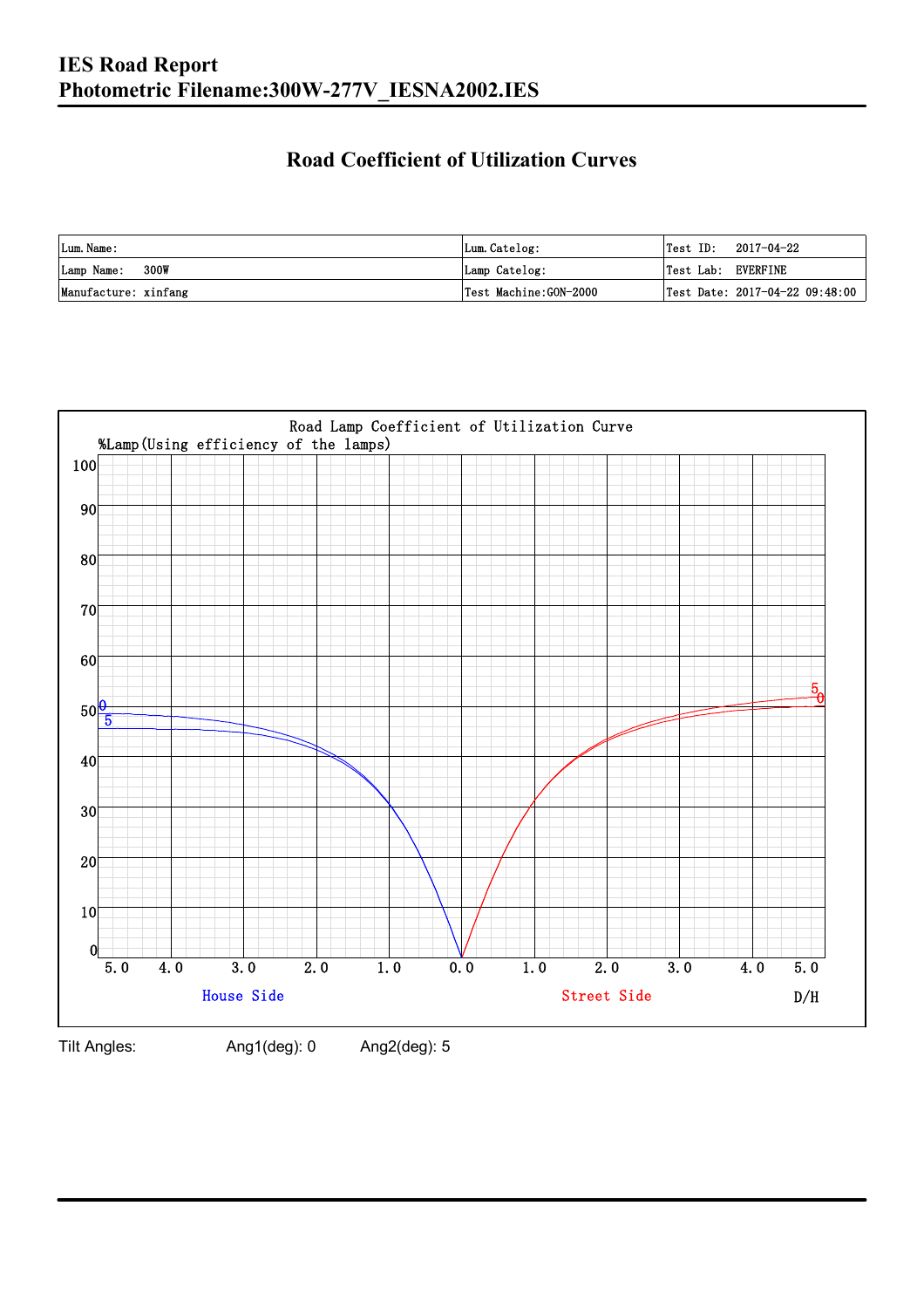### **Candela Tabulation**

| V/H           | CO.0    | C22.5   | C45.0   | C67.5   | C90.0   | C112.5  | C135.0  | C157.5  | C180.0  | C202.5  | C225.0  | C <sub>247.5</sub> |
|---------------|---------|---------|---------|---------|---------|---------|---------|---------|---------|---------|---------|--------------------|
| $\gamma$ 0.0  | 10299.5 | 10299.5 | 10299.5 | 10299.5 | 10299.5 | 10299.5 | 10299.5 | 10299.5 | 10299.5 | 10299.5 | 10299.5 | 10299.5            |
| $\gamma$ 1.0  | 10454.5 | 10438.2 | 10410.2 | 10361.3 | 10305.0 | 10247.6 | 10186.2 | 10145.6 | 10137.6 | 10151.0 | 10181.9 | 10233.2            |
| $\gamma$ 2.0  | 10599.1 | 10585.5 | 10514.7 | 10422.5 | 10306.3 | 10185.5 | 10073.6 | 9989.8  | 9963.2  | 9992.9  | 10056.2 | 10169.2            |
| $\gamma$ 3.0  | 10735.3 | 10729.0 | 10622.7 | 10476.9 | 10308.3 | 10119.4 | 9955.4  | 9826.9  | 9783.0  | 9828.8  | 9925.5  | 10103.6            |
| $\gamma$ 4.0  | 10869.6 | 10864.4 | 10733.1 | 10537.4 | 10312.0 | 10048.9 | 9829.3  | 9658.6  | 9595.0  | 9661.1  | 9791.1  | 10028.6            |
| $\gamma$ 5.0  | 10999.9 | 10987.2 | 10840.6 | 10594.2 | 10312.5 | 9974.5  | 9701.6  | 9485.1  | 9408.6  | 9490.0  | 9654.1  | 9948.5             |
| $\gamma$ 6.0  | 11129.3 | 11104.2 | 10938.1 | 10655.9 | 10307.8 | 9900.0  | 9572.4  | 9314.6  | 9226.3  | 9312.4  | 9516.1  | 9866.5             |
| $\gamma$ 7.0  | 11252.8 | 11217.3 | 11026.3 | 10710.5 | 10296.1 | 9819.1  | 9443.5  | 9147.5  | 9044.2  | 9135.2  | 9376.4  | 9783.9             |
| $\gamma$ 8.0  | 11366.0 | 11334.6 | 11116.9 | 10763.6 | 10291.0 | 9736.0  | 9310.6  | 8975.7  | 8861.5  | 8957.7  | 9237.5  | 9701.8             |
| $\gamma$ 9.0  | 11475.3 | 11457.2 | 11212.8 | 10820.6 | 10287.8 | 9661.2  | 9174.9  | 8796.8  | 8667.5  | 8778.7  | 9102.3  | 9626.8             |
| $\gamma$ 10.0 | 11582.1 | 11570.5 | 11310.4 | 10886.2 | 10285.4 | 9587.2  | 9049.5  | 8617.4  | 8457.9  | 8598.7  | 8970.0  | 9555.1             |
| $\gamma$ 11.0 | 11679.1 | 11674.9 | 11403.2 | 10956.0 | 10286.1 | 9516.8  | 8922.8  | 8440.4  | 8248.5  | 8416.1  | 8841.8  | 9487.2             |
| $\gamma$ 12.0 | 11775.4 | 11766.9 | 11491.7 | 11026.5 | 10290.8 | 9456.7  | 8799.9  | 8257.1  | 8049.4  | 8229.1  | 8716.1  | 9424.5             |
| $\gamma$ 13.0 | 11865.0 | 11859.8 | 11578.0 | 11096.1 | 10304.6 | 9401.9  | 8673.8  | 8075.3  | 7855.8  | 8050.8  | 8580.5  | 9362.7             |
| $\gamma$ 14.0 | 11954.6 | 11951.1 | 11667.9 | 11166.9 | 10332.1 | 9359.9  | 8543.8  | 7895.4  | 7669.4  | 7876.4  | 8444.4  | 9304.0             |
| $\gamma$ 15.0 | 12039.2 | 12029.9 | 11754.5 | 11239.9 | 10374.2 | 9318.6  | 8415.8  | 7731.7  | 7492.6  | 7708.7  | 8311.8  | 9247.7             |
| $\gamma$ 16.0 | 12130.9 | 12110.1 | 11838.0 | 11313.0 | 10422.1 | 9277.6  | 8284.5  | 7582.1  | 7331.3  | 7543.1  | 8178.2  | 9195.6             |
| $\gamma$ 17.0 | 12224.9 | 12187.8 | 11925.2 | 11387.3 | 10473.0 | 9247.1  | 8159.4  | 7440.9  | 7186.4  | 7386.0  | 8049.5  | 9148.3             |
| $\gamma$ 18.0 | 12314.4 | 12259.7 | 12003.2 | 11463.5 | 10530.0 | 9226.6  | 8047.2  | 7297.4  | 7047.7  | 7237.3  | 7919.0  | 9104.2             |
| $\gamma$ 19.0 | 12392.1 | 12331.0 | 12073.6 | 11548.3 | 10594.4 | 9213.8  | 7937.0  | 7170.0  | 6919.6  | 7099.5  | 7793.9  | 9068.1             |
| $\gamma$ 20.0 | 12460.7 | 12398.9 | 12144.5 | 11632.5 | 10659.8 | 9201.4  | 7835.3  | 7050.5  | 6792.4  | 6971.2  | 7670.0  | 9036.7             |
| $\gamma$ 21.0 | 12535.1 | 12462.6 | 12220.2 | 11719.2 | 10731.1 | 9184.6  | 7737.6  | 6926.2  | 6668.6  | 6849.5  | 7554.0  | 9001.5             |
| $\gamma$ 22.0 | 12607.5 | 12519.5 | 12288.2 | 11803.3 | 10806.5 | 9168.7  | 7648.0  | 6812.4  | 6542.1  | 6734.9  | 7458.7  | 8970.1             |
| $\gamma$ 23.0 | 12661.4 | 12581.4 | 12354.2 | 11893.9 | 10880.4 | 9151.1  | 7554.9  | 6701.7  | 6414.5  | 6617.2  | 7361.6  | 8936.0             |
| $\gamma$ 24.0 | 12723.4 | 12637.8 | 12419.1 | 11988.6 | 10966.3 | 9127.4  | 7462.1  | 6585.9  | 6285.2  | 6502.3  | 7272.8  | 8902.1             |
| $\gamma$ 25.0 | 12780.8 | 12684.9 | 12486.3 | 12084.4 | 11052.0 | 9102.4  | 7371.8  | 6464.9  | 6166.8  | 6386.5  | 7179.9  | 8865.3             |
| $\gamma$ 26.0 | 12822.4 | 12716.7 | 12537.2 | 12172.2 | 11129.6 | 9078.1  | 7281.1  | 6338.6  | 6059.4  | 6271.5  | 7093.5  | 8832.6             |
| $\gamma$ 27.0 | 12841.7 | 12739.0 | 12587.2 | 12254.4 | 11206.9 | 9054.3  | 7190.3  | 6218.8  | 5949.9  | 6151.9  | 7004.6  | 8795.6             |
| $\gamma$ 28.0 | 12855.6 | 12759.9 | 12633.4 | 12330.1 | 11281.8 | 9028.8  | 7114.4  | 6103.4  | 5839.6  | 6036.7  | 6910.7  | 8754.6             |
| $\gamma$ 29.0 | 12844.5 | 12776.7 | 12670.6 | 12404.1 | 11349.0 | 8997.9  | 7043.0  | 5988.7  | 5734.5  | 5927.7  | 6825.0  | 8717.1             |
| $\gamma$ 30.0 | 12817.9 | 12776.2 | 12710.3 | 12482.0 | 11429.1 | 8961.8  | 6972.0  | 5879.3  | 5627.4  | 5824.9  | 6740.9  | 8675.4             |
| $\gamma$ 31.0 | 12780.4 | 12762.8 | 12742.9 | 12555.0 | 11495.8 | 8922.7  | 6902.0  | 5777.9  | 5526.6  | 5723.7  | 6662.9  | 8630.4             |
| $\gamma$ 32.0 | 12719.5 | 12737.0 | 12761.9 | 12619.9 | 11561.3 | 8878.5  | 6829.8  | 5680.6  | 5425.1  | 5628.2  | 6584.9  | 8581.1             |
| $\gamma$ 33.0 | 12650.1 | 12694.8 | 12782.8 | 12674.3 | 11627.8 | 8832.9  | 6754.3  | 5588.1  | 5327.1  | 5530.6  | 6507.0  | 8526.0             |
| $\gamma$ 34.0 | 12561.9 | 12642.6 | 12804.7 | 12725.3 | 11686.9 | 8795.2  | 6678.7  | 5497.6  | 5223.6  | 5435.9  | 6436.9  | 8473.1             |
| $\gamma$ 35.0 | 12465.7 | 12575.1 | 12821.5 | 12770.1 | 11743.3 | 8760.3  | 6610.5  | 5398.0  | 5119.6  | 5347.4  | 6370.8  | 8417.9             |
| $\gamma$ 36.0 | 12358.1 | 12494.3 | 12831.2 | 12818.5 | 11794.9 | 8720.6  | 6537.6  | 5299.6  | 5009.0  | 5255.3  | 6302.6  | 8362.8             |
| $\gamma$ 37.0 | 12237.7 | 12389.2 | 12840.7 | 12864.6 | 11842.2 | 8671.6  | 6477.4  | 5200.4  | 4893.5  | 5159.6  | 6228.8  | 8312.9             |
| $\gamma$ 38.0 | 12099.4 | 12287.6 | 12827.1 | 12908.2 | 11877.6 | 8618.7  | 6408.1  | 5105.2  | 4773.7  | 5057.3  | 6161.7  | 8268.2             |
| $\gamma$ 39.0 | 11937.8 | 12170.8 | 12806.0 | 12941.5 | 11917.4 | 8572.1  | 6334.4  | 5005.2  | 4654.4  | 4945.5  | 6085.4  | 8226.8             |
| $\gamma$ 40.0 | 11767.8 | 12050.6 | 12776.6 | 12959.2 | 11963.5 | 8533.0  | 6254.4  | 4898.0  | 4539.5  | 4830.3  | 6011.3  | 8189.3             |
| $\gamma$ 41.0 | 11583.3 | 11919.7 | 12749.5 | 12972.4 | 11998.8 | 8503.5  | 6173.8  | 4793.2  | 4429.3  | 4713.3  | 5935.9  | 8159.2             |
| $\gamma$ 42.0 | 11388.0 | 11782.4 | 12712.8 | 12989.3 | 12038.4 | 8480.9  | 6106.7  | 4680.3  | 4322.2  | 4601.9  | 5848.3  | 8132.1             |
| $\gamma$ 43.0 | 11179.5 | 11633.4 | 12668.2 | 12999.7 | 12062.2 | 8453.4  | 6036.7  | 4571.8  | 4216.9  | 4490.8  | 5762.9  | 8113.0             |
| $\gamma$ 44.0 | 10942.6 | 11467.8 | 12621.3 | 12999.7 | 12094.6 | 8425.8  | 5967.2  | 4465.5  | 4112.8  | 4388.5  | 5684.8  | 8080.9             |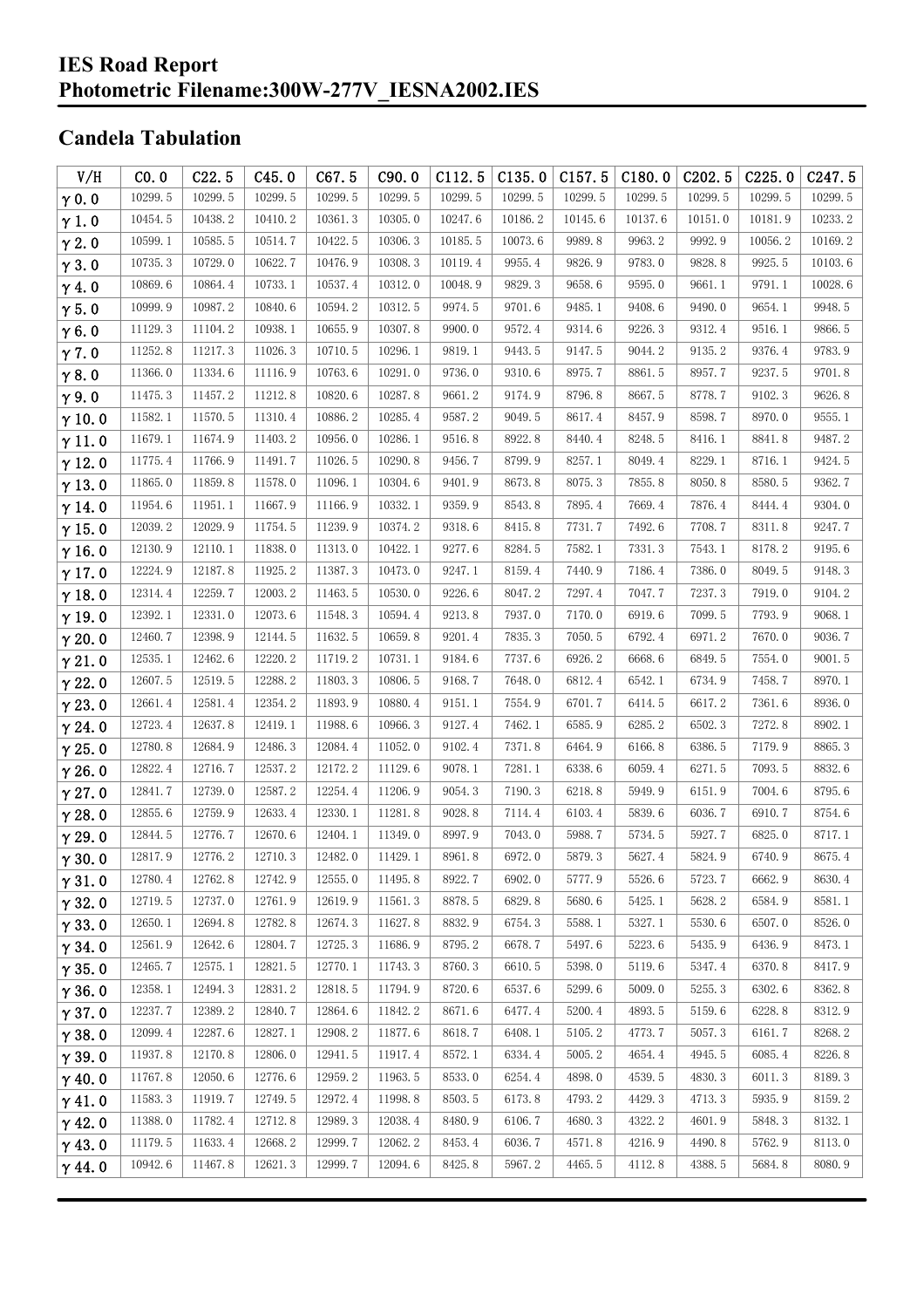| V/H           | CO.0    | C22.5   | C45.0   | C67.5                  | C90.0   | C112.5 | C135.0 | C157.5 | C180.0 | C <sub>2</sub> 02.5 | C225.0 | C247.5 |
|---------------|---------|---------|---------|------------------------|---------|--------|--------|--------|--------|---------------------|--------|--------|
| $\gamma$ 45.0 | 10695.5 | 11308.0 | 12564.4 | 12995.3                | 12108.8 | 8397.0 | 5891.2 | 4364.9 | 4012.5 | 4289.9              | 5615.2 | 8043.8 |
| $\gamma$ 46.0 | 10423.0 | 11103.5 | 12497.3 | 12984.7                | 12124.9 | 8373.4 | 5821.8 | 4267.3 | 3911.3 | 4199.1              | 5536.2 | 8004.3 |
| $\gamma$ 47.0 | 10134.0 | 10893.3 | 12420.8 | 12965.5                | 12135.8 | 8347.3 | 5749.3 | 4170.6 | 3816.6 | 4102.9              | 5455.8 | 7971.2 |
| $\gamma$ 48.0 | 9825.1  | 10652.7 | 12335.4 | 12953.0                | 12142.7 | 8330.0 | 5674.7 | 4075.6 | 3728.3 | 4007.2              | 5372.0 | 7940.0 |
| $\gamma$ 49.0 | 9503.0  | 10395.1 | 12244.7 | 12937.4                | 12146.4 | 8315.0 | 5591.4 | 3978.7 | 3633.6 | 3910.5              | 5280.6 | 7902.9 |
| $\gamma$ 50.0 | 9146.5  | 10113.6 | 12143.9 | 12929.4                | 12146.2 | 8294.8 | 5503.8 | 3878.4 | 3536.0 | 3817.4              | 5189.8 | 7869.0 |
| $\gamma$ 51.0 | 8769.9  | 9813.9  | 12029.2 | 12919.3                | 12137.5 | 8260.0 | 5418.7 | 3792.9 | 3438.4 | 3718.5              | 5099.5 | 7832.6 |
| $\gamma$ 52.0 | 8365.4  | 9484.6  | 11884.2 | 12897.0                | 12118.8 | 8228.4 | 5340.3 | 3704.4 | 3340.9 | 3622.6              | 5010.1 | 7793.7 |
| $\gamma$ 53.0 | 7945.8  | 9135.8  | 11731.3 | 12854.1                | 12098.3 | 8200.3 | 5265.3 | 3619.2 | 3245.5 | 3533.7              | 4922.1 | 7758.3 |
| $\gamma$ 54.0 | 7489.1  | 8767.5  | 11554.8 | 12786.8                | 12076.4 | 8170.4 | 5191.3 | 3525.2 | 3148.7 | 3444.7              | 4836.4 | 7726.7 |
| $\gamma$ 55.0 | 6974.3  | 8375.8  | 11344.2 | 12709.4                | 12045.5 | 8143.5 | 5112.5 | 3431.3 | 3054.0 | 3355.8              | 4757.4 | 7690.9 |
| $\gamma$ 56.0 | 6352.2  | 7954.2  | 11116.2 | 12616.1                | 12003.6 | 8116.0 | 5028.1 | 3337.4 | 2961.7 | 3268.9              | 4675.0 | 7646.8 |
| $\gamma$ 57.0 | 5619.8  | 7502.6  | 10890.5 | 12514.0                | 11957.0 | 8089.9 | 4938.3 | 3247.4 | 2876.3 | 3178.7              | 4589.5 | 7594.7 |
| $\gamma$ 58.0 | 4798.2  | 6970.8  | 10638.4 | 12407.5                | 11920.3 | 8067.3 | 4845.6 | 3160.8 | 2797.4 | 3094.7              | 4502.7 | 7550.5 |
| $\gamma$ 59.0 | 4006.6  | 6375.3  | 10349.3 | 12285.8                | 11902.9 | 8041.8 | 4742.5 | 3080.2 | 2696.3 | 3023.4              | 4403.7 | 7509.4 |
| $\gamma$ 60.0 | 3347.3  | 5723.6  | 10035.5 | 12148.6                | 11896.5 | 8021.6 | 4644.6 | 3005.1 | 2531.6 | 2957.5              | 4304.0 | 7468.5 |
| $\gamma$ 61.0 | 2790.6  | 5045.6  | 9697.7  | 11993.1                | 11880.7 | 8009.6 | 4540.8 | 2931.1 | 2267.2 | 2883.6              | 4205.6 | 7433.8 |
| $\gamma$ 62.0 | 2252.2  | 4376.5  | 9347.0  | 11825.4                | 11848.2 | 7989.1 | 4447.8 | 2853.6 | 1948.9 | 2786.5              | 4106.9 | 7408.3 |
| $\gamma$ 63.0 | 1793.4  | 3731.6  | 8966.5  | 11656.8                | 11793.7 | 7969.0 | 4357.8 | 2750.5 | 1693.1 | 2656.1              | 4016.1 | 7380.5 |
| $\gamma$ 64.0 | 1336.1  | 3066.3  | 8555.6  | 11484.4                | 11735.5 | 7942.3 | 4266.6 | 2608.3 | 1501.8 | 2470.3              | 3919.4 | 7339.1 |
| $\gamma$ 65.0 | 878.8   | 2455.3  | 8104.7  | 11320.5                | 11672.7 | 7920.5 | 4182.4 | 2411.9 | 1359.9 | 2207.4              | 3826.1 | 7293.1 |
| $\gamma$ 66.0 | 684.6   | 1937.0  | 7624.8  | 11149.5                | 11604.1 | 7891.6 | 4089.7 | 2126.4 | 1160.6 | 1939.9              | 3726.8 | 7232.1 |
| $\gamma$ 67.0 | 568.7   | 1596.7  | 7096.8  | 10947.1                | 11552.1 | 7860.7 | 3998.1 | 1872.3 | 953.2  | 1707.7              | 3619.6 | 7154.1 |
| $\gamma$ 68.0 | 511.2   | 1256.9  | 6514.3  | 10725.7                | 11503.9 | 7850.2 | 3892.6 | 1670.0 | 850.4  | 1514.8              | 3512.4 | 7050.5 |
| $\gamma$ 69.0 | 477.3   | 917.1   | 5915.3  | 10495.2                | 11425.0 | 7836.5 | 3780.8 | 1482.2 | 778.8  | 1345.4              | 3404.9 | 6966.0 |
| $\gamma$ 70.0 | 449.1   | 692.2   | 5250.3  | 10239.8                | 11278.6 | 7822.1 | 3617.1 | 1306.6 | 701.6  | 1194.2              | 3253.3 | 6923.5 |
| $\gamma$ 71.0 | 426.4   | 537.7   | 4615.4  | 9956.1                 | 10976.3 | 7787.5 | 3453.4 | 1146.5 | 626.9  | 1042.9              | 3052.6 | 6960.2 |
| $\gamma$ 72.0 | 407.2   | 451.7   | 4077.5  | 9646.5                 | 10446.1 | 7722.1 | 3289.3 | 987.6  | 564.8  | 877.7               | 2862.8 | 6992.3 |
| $\gamma$ 73.0 | 394.3   | 407.6   | 3582.3  | 9277.8                 | 9656.3  | 7561.8 | 3093.3 | 807.5  | 513.8  | 724.7               | 2722.1 | 6968.8 |
| $\gamma$ 74.0 | 375.4   | 379.7   | 3109.5  | 8790.6                 | 8700.7  | 7393.2 | 2969.9 | 671.3  | 464.8  | 648.1               | 2600.4 | 6854.4 |
| $\gamma$ 75.0 | 340.2   | 359.2   | 2638.3  | $8206.\,\allowbreak 0$ | 7450.7  | 7219.3 | 2845.5 | 602.0  | 409.8  | 585.0               | 2469.7 | 6665.6 |
| $\gamma$ 76.0 | 307.3   | 338.8   | 2174.7  | 7352.4                 | 6093.9  | 6881.2 | 2699.1 | 546.6  | 358.4  | 516.4               | 2264.1 | 6212.8 |
| $\gamma$ 77.0 | 282.0   | 311.6   | 1675.0  | 6221.5                 | 4991.5  | 6168.2 | 2417.1 | 480.0  | 313.5  | 443.5               | 1946.7 | 5713.5 |
| $\gamma$ 78.0 | 256.8   | 282.3   | 1174.6  | 5177.6                 | 4099.1  | 5485.6 | 2024.9 | 405.5  | 276.2  | 375.4               | 1709.2 | 5161.6 |
| $\gamma$ 79.0 | 231.8   | 255.0   | 674.2   | 4285.9                 | 3206.6  | 4974.8 | 1621.6 | 361.8  | 241.1  | 331.7               | 1422.6 | 4216.5 |
| $\gamma$ 80.0 | 206.7   | 223.8   | 351.7   | 3330.0                 | 2316.9  | 3959.7 | 1116.6 | 326.3  | 206.3  | 292.7               | 944.7  | 3271.3 |
| $\gamma$ 81.0 | 178.7   | 187.3   | 235.0   | 2579.8                 | 1545.0  | 2944.7 | 765.2  | 288.0  | 170.9  | 253.5               | 642.7  | 2327.5 |
| $\gamma$ 82.0 | 142.0   | 152.5   | 175.7   | 2023.7                 | 1051.5  | 1939.8 | 544.7  | 248.6  | 139.3  | 215.0               | 450.7  | 1793.5 |
| $\gamma$ 83.0 | 111.0   | 122.3   | 134.2   | 1484.0                 | 651.8   | 1432.5 | 331.9  | 210.5  | 111.1  | 176.3               | 314.1  | 1116.9 |
| $\gamma$ 84.0 | 76.3    | 93.7    | 97.1    | 944.5                  | 356.9   | 849.3  | 214.0  | 167.6  | 87.0   | 140.5               | 201.0  | 552.5  |
| $\gamma$ 85.0 | 44.6    | 58.0    | 65.9    | 405.1                  | 119.5   | 441.6  | 139.6  | 120.6  | 64.2   | 106.0               | 121.0  | 248.7  |
| $\gamma$ 86.0 | 11.8    | 26.3    | 38.3    | 127.5                  | 49.2    | 144.4  | 80.2   | 82.3   | 38.8   | 71.6                | 74.3   | 81.8   |
| $\gamma$ 87.0 | 4.7     | 6.8     | 17.1    | 30.9                   | 26.6    | 27.9   | 32.4   | 25.7   | 9.8    | 25.4                | 28.6   | 25.2   |
| $\gamma$ 88.0 | 2.2     | 3.7     | 9.2     | 22.5                   | 22.1    | 22.0   | 11.7   | 6.8    | 5.8    | 7.4                 | 11.8   | 20.3   |
| $\gamma$ 89.0 | 0.3     | 0.9     | 5.5     | 17.3                   | 16.3    | 15.1   | 6.2    | 3.2    | 3.1    | 4.6                 | 7.2    | 14.9   |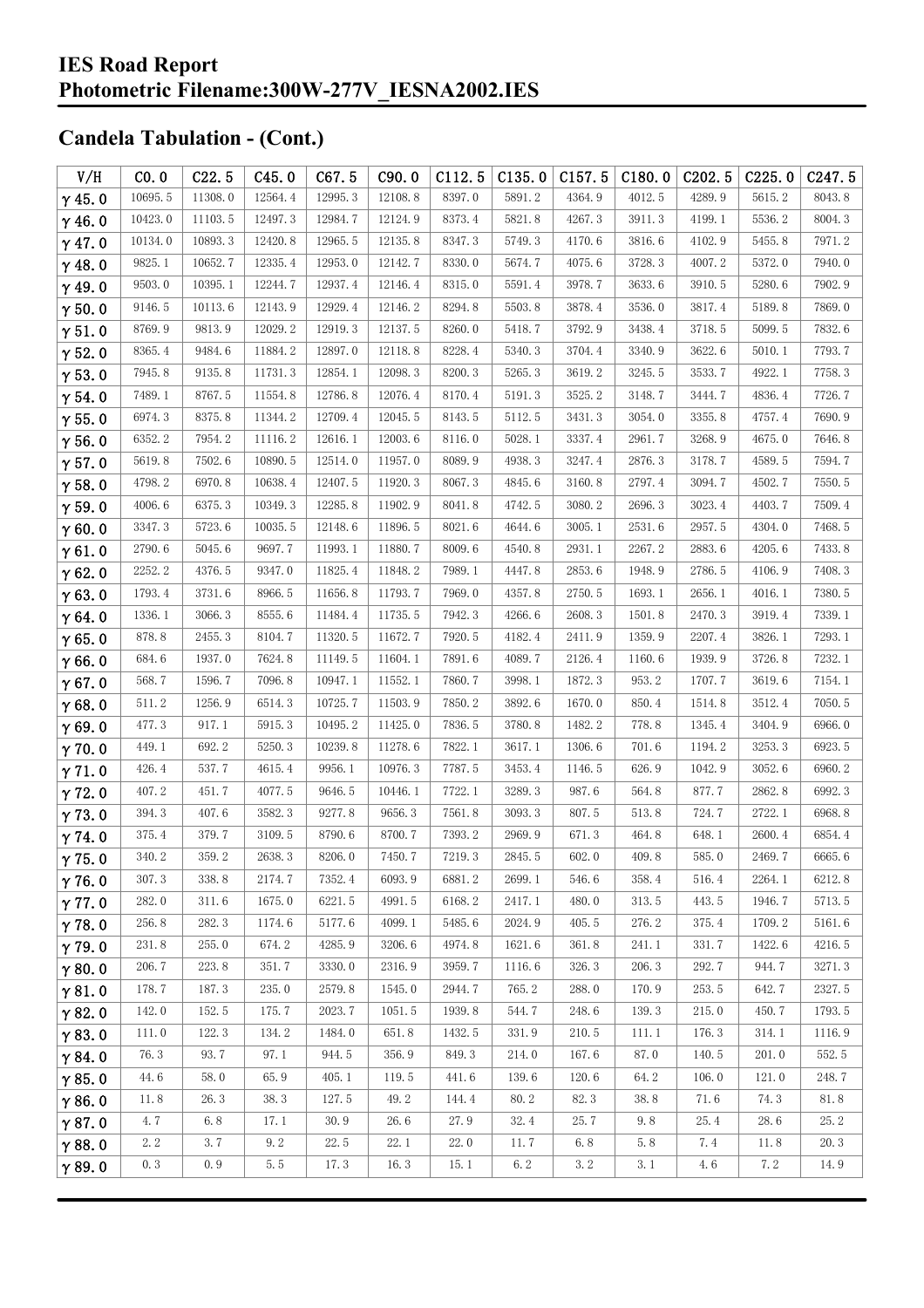| V/H            | CO.0    | C22.5 | C45.0   | C67.5    | C90.0    | C112.5               | C135.0 | C157.5 | C180.0 | C <sub>202.5</sub> | C225.0 | C <sub>247.5</sub>   |
|----------------|---------|-------|---------|----------|----------|----------------------|--------|--------|--------|--------------------|--------|----------------------|
| $\gamma$ 90.0  | 0.1     | 0.5   | 4.7     | 15.3     | 14.8     | 13.0                 | 4.0    | 0.4    | 0.0    | 1.2                | 5.4    | 14.5                 |
| $\gamma$ 91.0  | 0.2     | 0.5   | 4.5     | $14.6\,$ | 14.7     | 12.9                 | 4.0    | 0.1    | 0.0    | 0.8                | 5.5    | 14.5                 |
| $\gamma$ 92.0  | 0.0     | 0.4   | 4.5     | 14.3     | 14.8     | 13.0                 | 4.3    | 0.1    | 0.0    | 0.8                | 5.6    | 14.5                 |
| $\gamma$ 93.0  | 0.1     | 0.5   | 4.5     | $14.0$   | 15.0     | 13.1                 | 4.4    | 0.1    | 0.0    | 0.8                | 5.8    | 14.7                 |
| $\gamma$ 94.0  | 0.0     | 0.5   | 4.6     | 14.0     | 15.2     | 13.4                 | 4.7    | 0.1    | 0.0    | 0.8                | 5.8    | 14.8                 |
| $\gamma$ 95.0  | 0.0     | 0.5   | 4.9     | 13.9     | 15.5     | 13.9                 | 5.0    | 0.2    | 0.0    | 0.8                | 6.5    | 15.4                 |
| $\gamma$ 96.0  | 0.0     | 0.7   | 5.1     | 13.9     | 16.2     | 14.2                 | 5.7    | 0.3    | 0.0    | 0.8                | 6.9    | 15.8                 |
| $\gamma$ 97.0  | 0.1     | 1.0   | 5.4     | 13.8     | 16.7     | 14.8                 | 6.5    | 0.5    | 0.0    | 1.0                | 7.6    | 16.2                 |
| $\gamma$ 98.0  | 0.2     | 1.5   | 5.7     | 13.8     | 17.2     | 15.2                 | 7.0    | 0.6    | 0.0    | 1.1                | 8.2    | 16.5                 |
| $\gamma$ 99.0  | 0.5     | 1.9   | 6.2     | 13.8     | 17.7     | 15.6                 | 7.7    | 0.9    | 0.0    | 1.3                | 8.6    | 17.0                 |
| $\gamma$ 100.0 | 0.8     | 2.3   | 6.3     | 13.8     | 18.3     | 16.1                 | 8.4    | 1.4    | 0.2    | 1.8                | 9.3    | 17.5                 |
| $\gamma$ 101.0 | 1.1     | 2.6   | 6.9     | 14.2     | 18.7     | 16.5                 | 8.9    | 1.8    | 0.2    | 2.2                | 10.0   | 18.0                 |
| $\gamma$ 102.0 | 1.4     | 2.9   | 7.0     | $14.6\,$ | 19.1     | 16.9                 | 9.5    | 2.2    | 0.6    | 2.7                | 10.7   | 18.4                 |
| $\gamma$ 103.0 | 1.5     | 3.2   | 7.4     | 15.2     | 19.5     | 17.5                 | 10.0   | 2.8    | 1.0    | 3.2                | 11.4   | 18.9                 |
| $\gamma$ 104.0 | 2.0     | 3.6   | 7.8     | $15.\,8$ | 20.3     | 18.0                 | 10.8   | 3.3    | 1.3    | 3.8                | 12.0   | 19.6                 |
| $\gamma$ 105.0 | 2.3     | 4.1   | $8.\,3$ | 16.1     | 20.8     | 18.4                 | 11.4   | 4.0    | 1.8    | 4.5                | 12.7   | 20.4                 |
| $\gamma$ 106.0 | 2.7     | 4.5   | 8.8     | 16.5     | 21.4     | 18.7                 | 12.4   | 4.7    | 2.4    | 5.3                | 13.3   | 21.1                 |
| $\gamma$ 107.0 | 3.3     | 4.7   | 9.2     | 17.1     | 23.9     | 19.2                 | 12.9   | 5.5    | 2.9    | 6.1                | 13.8   | 22.0                 |
| $\gamma$ 108.0 | 3.6     | 5.0   | 9.7     | 18.0     | 22.2     | 19.6                 | 13.1   | 6.3    | 3.6    | 6.9                | 14.1   | 22.8                 |
| $\gamma$ 109.0 | 4.1     | 5.4   | $10.0$  | 18.7     | 22.5     | 20.5                 | 13.2   | 7.0    | 4.3    | 7.8                | 14.4   | 23.9                 |
| $\gamma$ 110.0 | 4.4     | 5.6   | 10.1    | 19.2     | 23.1     | 21.1                 | 13.5   | 7.8    | 5.1    | 8.3                | 14.8   | 24.6                 |
| $\gamma$ 111.0 | 4.9     | 5.7   | 10.3    | 19.5     | 23.3     | 21.8                 | 13.8   | 8.5    | 5.8    | 9.1                | 15.3   | 25.2                 |
| $\gamma$ 112.0 | 5.2     | $6.0$ | 10.7    | 19.9     | 23.2     | 22.5                 | 13.9   | 8.9    | 6.6    | 9.7                | 15.6   | 25.6                 |
| $\gamma$ 113.0 | 5.3     | 6.0   | 11.0    | 20.3     | 23.2     | 22.9                 | 14.2   | 8.9    | 7.2    | 10.1               | 16.1   | 25.5                 |
| $\gamma$ 114.0 | 5.4     | 6.0   | 11.3    | 20.4     | 23.2     | 23.2                 | 14.5   | 8.8    | 8.1    | 10.0               | 16.5   | 25.5                 |
| $\gamma$ 115.0 | 6.0     | 6.1   | 11.6    | 20.4     | 23.2     | 23.1                 | 14.7   | 8.5    | 8.8    | 9.8                | 17.1   | 25.2                 |
| $\gamma$ 116.0 | 6.2     | 5.8   | 11.8    | 20.6     | 23.1     | 23.1                 | 15.3   | 7.8    | 9.5    | 9.3                | 17.5   | 25.0                 |
| $\gamma$ 117.0 | 6.3     | 5.4   | 12.1    | 20.7     | 22.9     | 23.1                 | 16.0   | 7.8    | 9.8    | 9.1                | 18.1   | 24.8                 |
| $\gamma$ 118.0 | 6.4     | 5.3   | 12.5    | 20.6     | 22.9     | 23.1                 | 16.7   | 8.4    | 9.9    | 9.4                | 18.7   | 24.7                 |
| $\gamma$ 119.0 | 6.1     | 6.4   | 12.6    | 20.6     | 22.6     | 23.0                 | 17.4   | 10.1   | 9.8    | 10.5               | 19.4   | 24.6                 |
| $\gamma$ 120.0 | $6.\,2$ | 7.7   | 12.8    | 20.6     | 22.3     | $23.\,\allowbreak 0$ | 17.5   | 11.8   | $10.1$ | 12.5               | 19.8   | $24.\,\allowbreak 6$ |
| $\gamma$ 121.0 | 7.3     | 8.7   | 12.8    | 20.6     | 22.3     | 22.9                 | 17.5   | 13.1   | 11.7   | 14.6               | 19.8   | 24.6                 |
| $\gamma$ 122.0 | 8.8     | 9.5   | 12.8    | 20.6     | 22.1     | 22.7                 | 17.5   | 13.7   | 13.5   | 15.4               | 19.8   | 24.6                 |
| $\gamma$ 123.0 | 10.0    | 10.1  | 12.8    | 20.5     | $21.6\,$ | 22.6                 | 17.3   | 14.1   | 15.3   | 16.3               | 19.8   | 24.7                 |
| $\gamma$ 124.0 | 10.4    | 10.5  | 12.8    | 20.5     | 21.3     | 22.5                 | 17.1   | 15.0   | 16.3   | 17.0               | 20.0   | 24.7                 |
| $\gamma$ 125.0 | 10.7    | 10.9  | 12.8    | 20.5     | 21.2     | 22.5                 | 17.1   | 15.6   | 16.8   | 17.4               | 22.0   | 25.1                 |
| $\gamma$ 126.0 | 11.0    | 11.1  | 12.8    | 20.5     | 21.4     | 22.5                 | 17.1   | 16.2   | 17.3   | 18.1               | 20.4   | 25.2                 |
| $\gamma$ 127.0 | 11.2    | 11.3  | 12.8    | 20.5     | 21.7     | 22.2                 | 17.1   | 16.9   | 18.0   | 18.6               | 20.9   | 25.0                 |
| $\gamma$ 128.0 | 11.5    | 11.6  | 12.8    | 20.3     | 21.9     | 21.8                 | 17.1   | 17.5   | 18.7   | 19.3               | 21.3   | 24.7                 |
| $\gamma$ 129.0 | 11.9    | 11.8  | 12.8    | 19.6     | 21.8     | 20.9                 | 17.3   | 18.2   | 19.3   | 19.9               | 21.6   | 24.0                 |
| $\gamma$ 130.0 | 12.4    | 12.0  | 13.1    | 18.8     | 21.8     | 20.2                 | 17.3   | 18.8   | 20.1   | 20.8               | 21.6   | 23.8                 |
| $\gamma$ 131.0 | 12.9    | 12.5  | 13.1    | 18.1     | 21.3     | 19.9                 | 17.3   | 19.5   | 20.8   | 21.7               | 21.6   | 23.6                 |
| $\gamma$ 132.0 | 13.0    | 12.6  | 13.1    | 17.6     | 20.9     | 19.7                 | 17.1   | 20.1   | 21.5   | 22.5               | 21.6   | 23.5                 |
| $\gamma$ 133.0 | 13.6    | 13.0  | 13.1    | 17.5     | 20.9     | 19.3                 | 16.9   | 20.7   | 22.2   | 23.1               | 20.9   | 23.2                 |
| $\gamma$ 134.0 | 15.2    | 13.3  | 13.1    | 17.3     | 20.5     | 19.0                 | 16.8   | 21.0   | 23.1   | 23.1               | 20.5   | 23.2                 |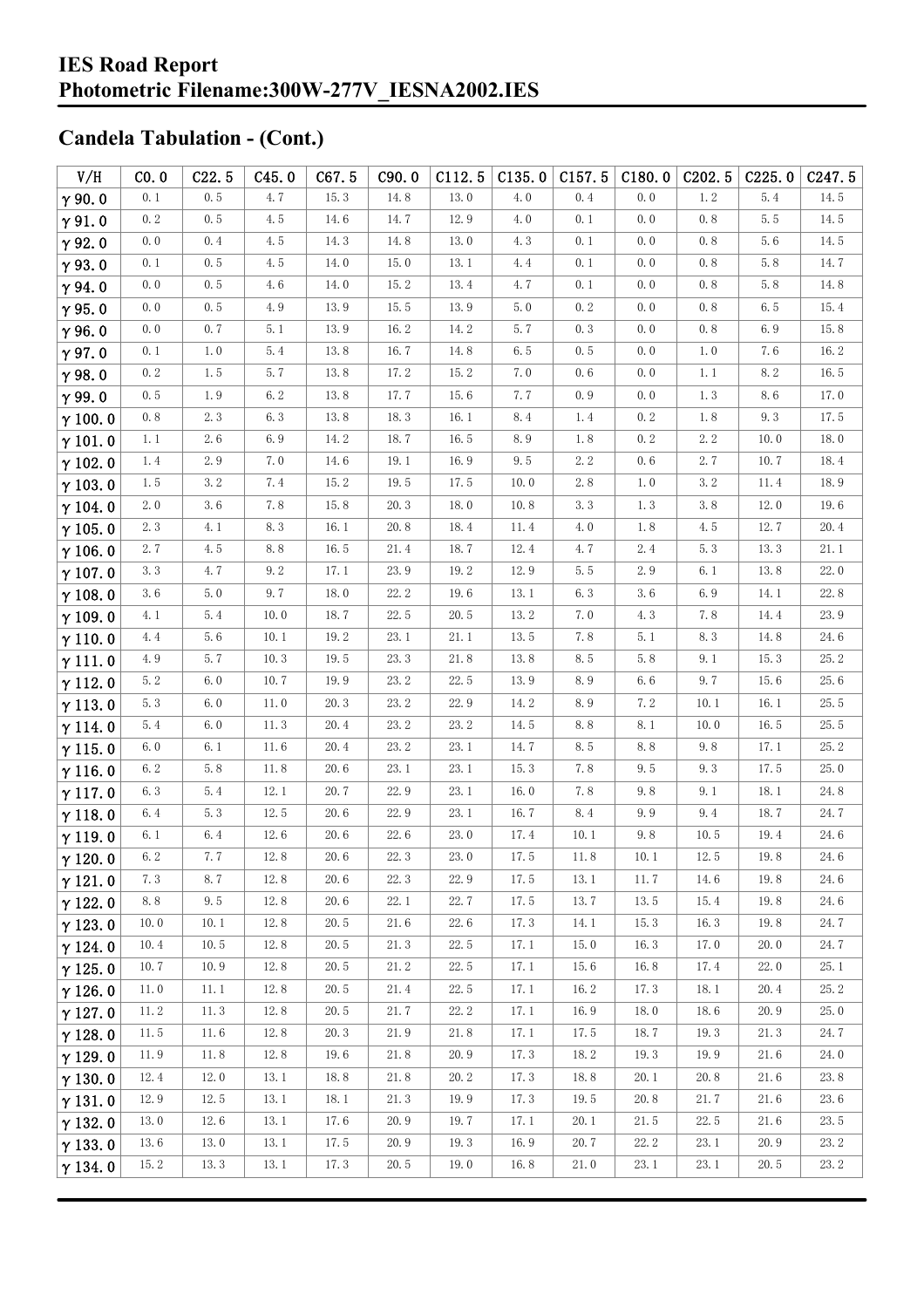| V/H            | CO.0 | C22.5    | C45.0 | C67.5    | C90.0 | C112.5 | C135.0 | C157.5               | C180.0 | C <sub>202.5</sub> | C225.0 | C247.5 |
|----------------|------|----------|-------|----------|-------|--------|--------|----------------------|--------|--------------------|--------|--------|
| $\gamma$ 135.0 | 16.7 | 13.7     | 13.1  | 17.2     | 20.5  | 19.0   | 16.7   | 21.4                 | 24.1   | 23.1               | 19.8   | 23.2   |
| $\gamma$ 136.0 | 18.3 | 13.8     | 13.1  | 17.2     | 20.2  | 19.1   | 16.0   | 21.6                 | 25.0   | 23.0               | 19.3   | 23.2   |
| $\gamma$ 137.0 | 19.9 | 14.1     | 12.7  | 17.2     | 20.1  | 19.2   | 15.3   | 21.7                 | 26.0   | 22.9               | 18.0   | 23.4   |
| $\gamma$ 138.0 | 19.8 | $14.6$   | 12.2  | 17.2     | 19.7  | 19.7   | 14.6   | 21.6                 | 26.8   | 22.8               | 17.1   | 23.9   |
| $\gamma$ 139.0 | 19.9 | 15.0     | 11.7  | 17.2     | 19.7  | 20.0   | 14.2   | 21.6                 | 26.9   | 22.8               | 16.2   | 24.4   |
| $\gamma$ 140.0 | 21.0 | 15.3     | 11.3  | 17.0     | 19.7  | 20.0   | 14.2   | $21.\,\allowbreak 5$ | 27.2   | 22.8               | 16.0   | 24.4   |
| $\gamma$ 141.0 | 23.7 | 15.4     | 11.0  | 16.7     | 19.7  | 19.9   | 14.2   | 21.2                 | 27.5   | 22.5               | 16.0   | 24.4   |
| $\gamma$ 142.0 | 23.8 | 15.5     | 10.7  | 16.3     | 19.5  | 19.6   | 14.2   | 21.0                 | 27.5   | 22.0               | 16.1   | 24.2   |
| $\gamma$ 143.0 | 23.3 | 15.5     | 10.6  | 15.9     | 19.4  | 19.3   | 14.2   | 21.0                 | 26.5   | 22.0               | 16.2   | 24.0   |
| $\gamma$ 144.0 | 21.9 | 15.5     | 10.6  | 15.6     | 19.3  | 19.0   | 14.5   | 21.0                 | 21.9   | 21.9               | 16.5   | 23.4   |
| $\gamma$ 145.0 | 19.8 | 15.6     | 11.1  | $15.6\,$ | 19.3  | 18.9   | 15.4   | 21.1                 | 21.8   | 21.9               | 16.9   | 23.0   |
| $\gamma$ 146.0 | 20.3 | 16.3     | 11.4  | 15.6     | 19.2  | 19.0   | 16.3   | 21.1                 | 23.2   | 22.0               | 17.5   | 22.7   |
| $\gamma$ 147.0 | 20.9 | 16.3     | 12.0  | 15.6     | 19.1  | 19.0   | 17.2   | 21.1                 | 24.5   | 22.1               | 18.5   | 22.4   |
| $\gamma$ 148.0 | 22.8 | 16.3     | 12.7  | 15.6     | 19.1  | 19.0   | 17.9   | 21.1                 | 25.2   | 22.1               | 19.7   | 22.3   |
| $\gamma$ 149.0 | 22.8 | $16.6\,$ | 13.3  | $15.6\,$ | 19.1  | 19.0   | 18.7   | 20.8                 | 26.5   | 21.9               | 21.2   | 22.1   |
| $\gamma$ 150.0 | 22.9 | 17.1     | 13.8  | $15.6\,$ | 19.1  | 19.0   | 19.4   | 20.4                 | 26.1   | 21.9               | 22.2   | 21.8   |
| $\gamma$ 151.0 | 22.7 | 17.1     | 14.4  | $15.6\,$ | 19.0  | 19.0   | 19.7   | 19.9                 | 25.5   | 21.6               | 22.2   | 21.2   |
| $\gamma$ 152.0 | 21.7 | 17.1     | 15.2  | $15.6\,$ | 18.5  | 19.0   | 20.0   | 19.5                 | 24.3   | 21.7               | 22.1   | 20.7   |
| $\gamma$ 153.0 | 20.3 | 17.3     | 15.5  | 15.7     | 18.3  | 19.1   | 19.9   | 19.3                 | 23.7   | 22.4               | 22.0   | 20.7   |
| $\gamma$ 154.0 | 20.1 | 17.4     | 15.9  | 16.1     | 17.6  | 19.1   | 19.6   | 19.3                 | 23.1   | 22.2               | 21.7   | 20.7   |
| $\gamma$ 155.0 | 19.9 | 17.6     | 16.4  | 16.5     | 17.1  | 19.1   | 19.1   | 19.3                 | 21.9   | 21.4               | 21.3   | 20.7   |
| $\gamma$ 156.0 | 19.7 | 17.7     | 16.4  | 16.7     | 16.4  | 19.1   | 19.0   | 19.3                 | 21.2   | 21.0               | 21.0   | 20.7   |
| $\gamma$ 157.0 | 19.5 | 17.7     | 16.5  | 16.9     | 16.4  | 19.0   | 18.7   | 19.4                 | 21.2   | 21.1               | 20.4   | 20.6   |
| $\gamma$ 158.0 | 20.0 | 18.0     | 16.6  | 16.9     | 16.4  | 18.8   | 18.4   | 19.4                 | 20.9   | 20.8               | 20.1   | 20.6   |
| $\gamma$ 159.0 | 20.0 | 18.2     | 16.5  | 16.8     | 16.6  | 18.4   | 18.0   | 19.4                 | 20.5   | 20.4               | 19.7   | 20.6   |
| $\gamma$ 160.0 | 19.8 | 18.3     | 16.7  | 16.4     | 17.0  | 18.1   | 17.6   | 19.4                 | 20.2   | 20.1               | 19.3   | 20.6   |
| $\gamma$ 161.0 | 19.7 | 18.3     | 16.8  | 16.3     | 17.6  | 17.6   | 17.6   | 19.4                 | 20.0   | 20.1               | 18.8   | 20.6   |
| $\gamma$ 162.0 | 19.3 | 18.3     | 16.9  | 16.3     | 18.1  | 17.2   | 17.6   | 19.4                 | 19.1   | 19.6               | 18.8   | 21.1   |
| $\gamma$ 163.0 | 19.0 | 18.5     | 17.1  | 16.3     | 18.1  | 16.8   | 17.6   | 19.4                 | 19.1   | 19.3               | 18.8   | 21.6   |
| $\gamma$ 164.0 | 19.0 | 18.9     | 17.0  | 16.3     | 18.1  | 16.9   | 17.6   | 19.4                 | 18.9   | 19.0               | 18.8   | 22.0   |
| $\gamma$ 165.0 | 19.0 | 18.9     | 17.3  | 16.3     | 18.1  | 17.4   | 17.7   | 19.5                 | 18.7   | $18.8\,$           | 18.8   | 22.3   |
| $\gamma$ 166.0 | 19.0 | 19.0     | 17.5  | 16.3     | 18.2  | 18.1   | 17.8   | 19.6                 | 18.7   | 18.8               | 18.8   | 22.5   |
| $\gamma$ 167.0 | 18.9 | 19.4     | 18.3  | 16.5     | 19.1  | 19.0   | 18.2   | 20.4                 | 19.8   | 19.6               | 20.0   | 23.1   |
| $\gamma$ 168.0 | 18.7 | 20.0     | 19.7  | 17.3     | 19.5  | 19.7   | 18.8   | 22.6                 | 22.6   | 22.3               | 22.6   | 24.4   |
| $\gamma$ 169.0 | 18.7 | 20.7     | 20.5  | 17.7     | 19.7  | 20.0   | 19.5   | 23.9                 | 24.6   | 24.4               | 24.0   | 26.2   |
| $\gamma$ 170.0 | 19.6 | 21.4     | 21.0  | 18.3     | 21.1  | 21.0   | 20.4   | 24.3                 | 25.9   | 25.5               | 25.3   | 26.2   |
| $\gamma$ 171.0 | 21.4 | 21.6     | 21.4  | 18.6     | 21.9  | 21.9   | 21.2   | 24.3                 | 26.4   | 26.1               | 25.9   | 26.2   |
| $\gamma$ 172.0 | 22.6 | 21.8     | 21.5  | 18.9     | 22.2  | 22.2   | 21.5   | 24.2                 | 26.1   | 26.3               | 25.9   | 26.2   |
| $\gamma$ 173.0 | 23.2 | 21.8     | 21.6  | 19.2     | 22.2  | 22.2   | 21.6   | 24.0                 | 25.6   | 26.3               | 25.4   | 25.8   |
| $\gamma$ 174.0 | 23.6 | 21.9     | 21.9  | 19.4     | 22.2  | 22.3   | 21.8   | 24.0                 | 25.6   | 26.4               | 25.0   | 25.7   |
| $\gamma$ 175.0 | 23.9 | 22.0     | 22.2  | 19.4     | 22.2  | 22.3   | 22.1   | 23.9                 | 25.5   | 26.5               | 24.9   | 25.3   |
| $\gamma$ 176.0 | 24.1 | 22.0     | 22.5  | 19.6     | 22.0  | 22.1   | 22.1   | 23.3                 | 25.1   | 26.4               | 24.7   | 24.9   |
| $\gamma$ 177.0 | 24.3 | 22.0     | 22.8  | 19.9     | 21.9  | 21.9   | 22.0   | 23.0                 | 24.5   | 25.8               | 24.0   | 24.7   |
| $\gamma$ 178.0 | 24.2 | 22.0     | 23.1  | 20.0     | 21.6  | 21.7   | 21.9   | 22.6                 | 23.6   | 25.3               | 23.0   | 24.1   |
| $\gamma$ 179.0 | 24.3 | 22.0     | 23.0  | 20.0     | 21.0  | 21.1   | 21.4   | 22.1                 | 22.7   | 24.6               | 22.0   | 23.5   |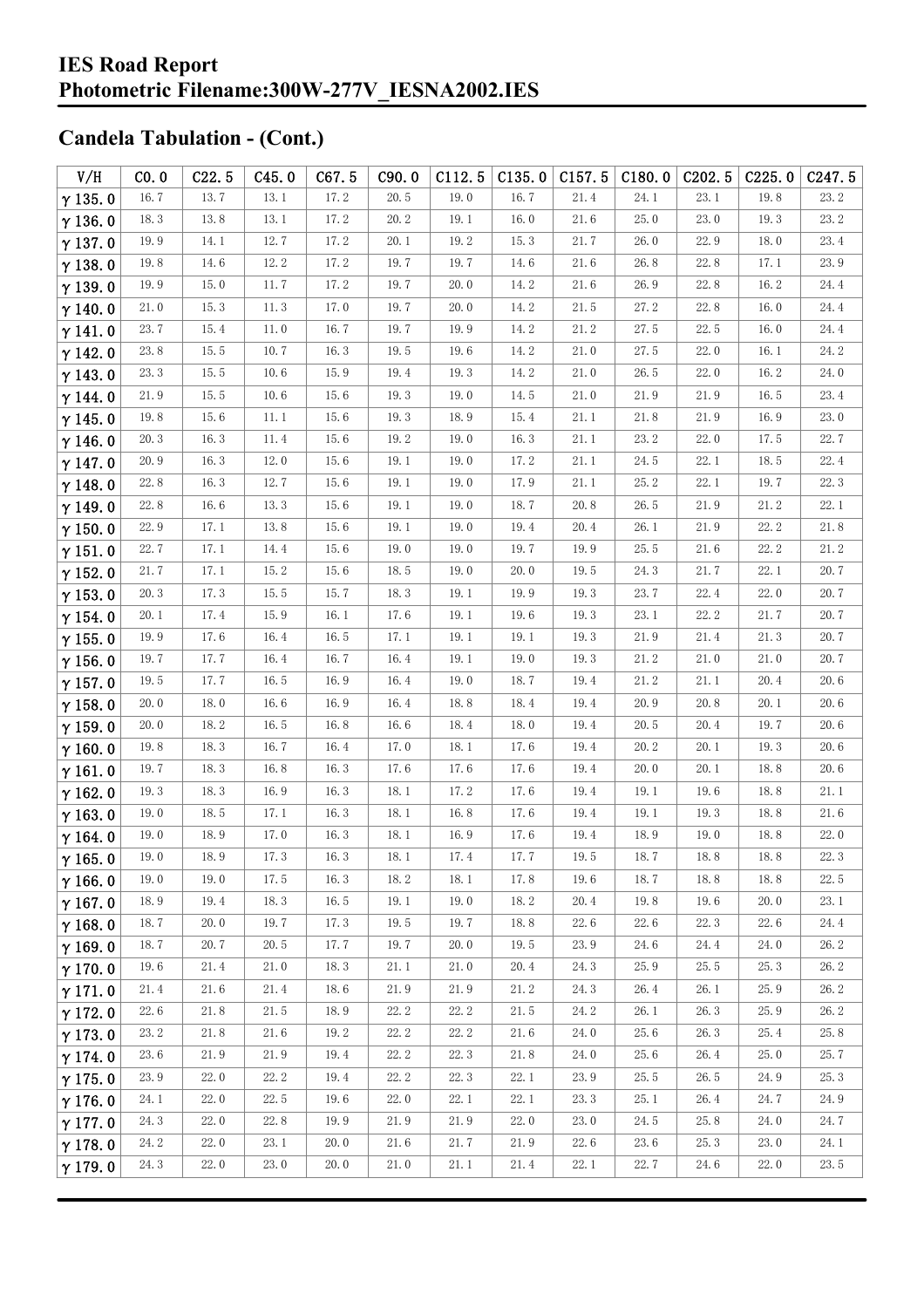| V/H            | CO. 0              | C22.5              | C45.0   | C67.5   | C90.0 | C112.5 | C135.0 | C157.5 | C180.0 | C <sub>2</sub> 02.5 | C225.0 | C <sub>247.5</sub> |
|----------------|--------------------|--------------------|---------|---------|-------|--------|--------|--------|--------|---------------------|--------|--------------------|
| $\gamma$ 180.0 | 24.3               | 24.3               | 24.3    | 24.3    | 24.3  | 24.3   | 24.3   | 24.3   | 24.3   | 24.3                | 24.3   | 24.3               |
| V/H            | C <sub>270.0</sub> | C <sub>292.5</sub> | C315.0  | C337.5  |       |        |        |        |        |                     |        |                    |
| $\gamma$ 0.0   | 10299.5            | 10299.5            | 10299.5 | 10299.5 |       |        |        |        |        |                     |        |                    |
| $\gamma$ 1.0   | 10290.6            | 10348.4            | 10406.3 | 10443.7 |       |        |        |        |        |                     |        |                    |
| $\gamma$ 2.0   | 10279.1            | 10395.1            | 10508.6 | 10581.1 |       |        |        |        |        |                     |        |                    |
| $\gamma$ 3.0   | 10266.1            | 10442.3            | 10609.4 | 10713.3 |       |        |        |        |        |                     |        |                    |
| $\gamma$ 4.0   | 10252.1            | 10489.9            | 10711.6 | 10841.3 |       |        |        |        |        |                     |        |                    |
| $\gamma$ 5.0   | 10235.8            | 10533.5            | 10820.2 | 10962.9 |       |        |        |        |        |                     |        |                    |
| $\gamma$ 6.0   | 10216.7            | 10579.4            | 10927.4 | 11076.3 |       |        |        |        |        |                     |        |                    |
| $\gamma$ 7.0   | 10197.1            | 10628.0            | 11026.1 | 11177.5 |       |        |        |        |        |                     |        |                    |
| $\gamma$ 8.0   | 10183.3            | 10677.3            | 11124.1 | 11280.7 |       |        |        |        |        |                     |        |                    |
| $\gamma$ 9.0   | 10170.0            | 10725.7            | 11217.5 | 11388.8 |       |        |        |        |        |                     |        |                    |
| $\gamma$ 10.0  | 10165.6            | 10781.9            | 11304.5 | 11490.3 |       |        |        |        |        |                     |        |                    |
| $\gamma$ 11.0  | 10169.3            | 10841.3            | 11388.9 | 11581.2 |       |        |        |        |        |                     |        |                    |
| $\gamma$ 12.0  | 10182.6            | 10900.9            | 11471.8 | 11671.9 |       |        |        |        |        |                     |        |                    |
| $\gamma$ 13.0  | 10196.8            | 10959.9            | 11551.5 | 11768.2 |       |        |        |        |        |                     |        |                    |
| $\gamma$ 14.0  | 10218.1            | 11019.5            | 11629.3 | 11864.5 |       |        |        |        |        |                     |        |                    |
| $\gamma$ 15.0  | 10245.3            | 11078.0            | 11707.3 | 11950.0 |       |        |        |        |        |                     |        |                    |
| $\gamma$ 16.0  | 10278.4            | 11134.0            | 11780.9 | 12027.0 |       |        |        |        |        |                     |        |                    |
| $\gamma$ 17.0  | 10312.8            | 11196.3            | 11852.9 | 12105.0 |       |        |        |        |        |                     |        |                    |
| $\gamma$ 18.0  | 10350.9            | 11259.9            | 11914.0 | 12172.1 |       |        |        |        |        |                     |        |                    |
| $\gamma$ 19.0  | 10395.9            | 11326.3            | 11981.4 | 12232.2 |       |        |        |        |        |                     |        |                    |
| $\gamma$ 20.0  | 10446.3            | 11398.1            | 12046.8 | 12298.0 |       |        |        |        |        |                     |        |                    |
| $\gamma$ 21.0  | 10502.0            | 11467.8            | 12111.7 | 12363.0 |       |        |        |        |        |                     |        |                    |
| $\gamma$ 22.0  | 10564.4            | 11535.4            | 12168.5 | 12411.3 |       |        |        |        |        |                     |        |                    |
| $\gamma$ 23.0  | 10627.4            | 11602.6            | 12223.3 | 12456.9 |       |        |        |        |        |                     |        |                    |
| $\gamma$ 24.0  | 10691.8            | 11672.5            | 12269.5 | 12507.3 |       |        |        |        |        |                     |        |                    |
| $\gamma$ 25.0  | 10758.6            | 11741.6            | 12313.9 | 12555.1 |       |        |        |        |        |                     |        |                    |
| $\gamma$ 26.0  | 10833.6            | 11803.2            | 12355.7 | 12587.6 |       |        |        |        |        |                     |        |                    |
| $\gamma$ 27.0  | 10911.1            | 11872.4            | 12392.1 | 12615.5 |       |        |        |        |        |                     |        |                    |
| $\gamma$ 28.0  | 10979.8            | 11945.8            | 12428.1 | 12643.8 |       |        |        |        |        |                     |        |                    |
| $\gamma$ 29.0  | 11048.7            | 12014.5            | 12461.0 | 12648.2 |       |        |        |        |        |                     |        |                    |
| $\gamma$ 30.0  | 11109.2            | 12088.4            | 12484.8 | 12643.1 |       |        |        |        |        |                     |        |                    |
| $\gamma$ 31.0  | 11182.1            | 12159.0            | 12509.7 | 12630.4 |       |        |        |        |        |                     |        |                    |
| $\gamma$ 32.0  | 11249.6            | 12218.3            | 12519.1 | 12605.3 |       |        |        |        |        |                     |        |                    |
| $\gamma$ 33.0  | 11316.3            | 12266.6            | 12528.0 | 12563.3 |       |        |        |        |        |                     |        |                    |
| $\gamma$ 34.0  | 11366.1            | 12317.7            | 12537.0 | 12504.9 |       |        |        |        |        |                     |        |                    |
| $\gamma$ 35.0  | 11412.0            | 12365.2            | 12547.3 | 12432.4 |       |        |        |        |        |                     |        |                    |
| $\gamma$ 36.0  | 11455.9            | 12409.8            | 12552.4 | 12361.0 |       |        |        |        |        |                     |        |                    |
| $\gamma$ 37.0  | 11493.5            | 12444.2            | 12555.6 | 12272.0 |       |        |        |        |        |                     |        |                    |
| $\gamma$ 38.0  | 11531.8            | 12473.7            | 12554.4 | 12158.8 |       |        |        |        |        |                     |        |                    |
| $\gamma$ 39.0  | 11561.6            | 12507.6            | 12549.9 | 12031.2 |       |        |        |        |        |                     |        |                    |
| $\gamma$ 40.0  | 11578.3            | 12540.6            | 12542.3 | 11906.3 |       |        |        |        |        |                     |        |                    |
| $\gamma$ 41.0  | 11587.9            | 12568.6            | 12519.4 | 11778.7 |       |        |        |        |        |                     |        |                    |
| $\gamma$ 42.0  | 11588.6            | 12593.3            | 12483.3 | 11641.6 |       |        |        |        |        |                     |        |                    |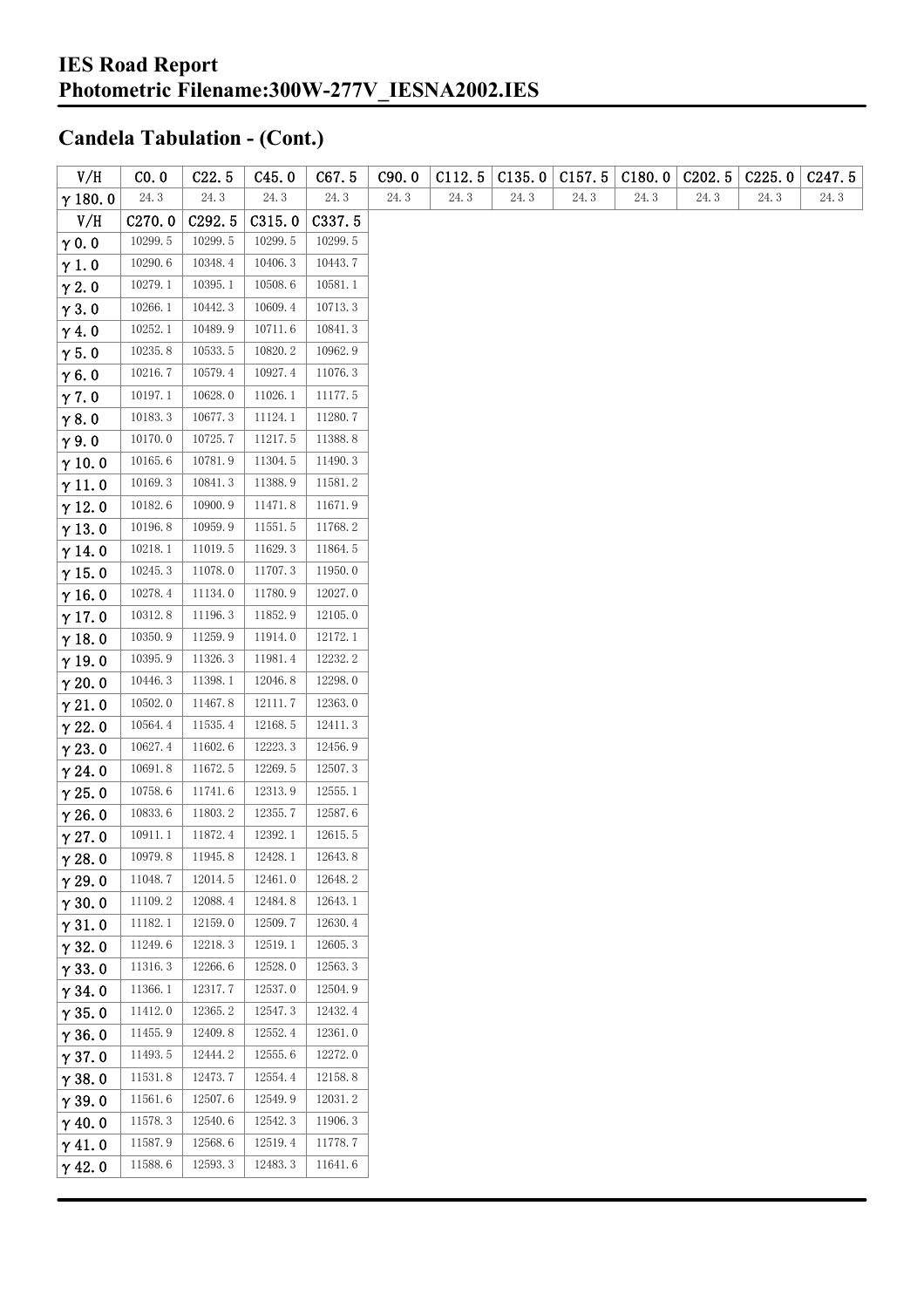| V/H            | C270.0  | C <sub>292.5</sub> | C315.0  | C337.5  |
|----------------|---------|--------------------|---------|---------|
| $\gamma$ 43.0  | 11587.4 | 12607.5            | 12439.5 | 11505.2 |
| $\gamma$ 44.0  | 11582.4 | 12611.9            | 12395.3 | 11357.2 |
| $\gamma$ 45. 0 | 11585.4 | 12613.2            | 12356.1 | 11184.5 |
| $\gamma$ 46.0  | 11589.2 | 12614.5            | 12305.3 | 10986.8 |
| $\gamma$ 47.0  | 11598.6 | 12618.9            | 12217.2 | 10773.0 |
| $\gamma$ 48.0  | 11608.6 | 12621.4            | 12136.4 | 10539.5 |
| $\gamma$ 49.0  | 11610.8 | 12615.9            | 12057.0 | 10282.4 |
| $\gamma$ 50.0  | 11615.1 | 12599.0            | 11969.2 | 10009.5 |
| $\gamma$ 51. 0 | 11617.1 | 12568.0            | 11848.1 | 9698.5  |
| $\gamma$ 52.0  | 11618.4 | 12530.1            | 11701.8 | 9389.0  |
| $\gamma$ 53.0  | 11619.0 | 12480.0            | 11544.6 | 9047.1  |
| $\gamma$ 54.0  | 11603.8 | 12421.4            | 11357.7 | 8696.5  |
| $\gamma$ 55.0  | 11594.5 | 12352.4            | 11171.3 | 8341.5  |
| $\gamma$ 56.0  | 11575.3 | 12267.4            | 10971.8 | 7953.1  |
| $\gamma$ 57.0  | 11562.8 | 12180.8            | 10751.8 | 7524.9  |
| $\gamma$ 58.0  | 11528.1 | 12073.1            | 10515.5 | 7028.0  |
| $\gamma$ 59.0  | 11491.1 | 11953.1            | 10253.0 | 6462.6  |
| $\gamma$ 60.0  | 11452.0 | 11829.3            | 9977.4  | 5805.2  |
| $\gamma$ 61.0  | 11417.7 | 11698.8            | 9657.9  | 5098.0  |
| $\gamma$ 62.0  | 11371.4 | 11556.5            | 9321.3  | 4403.3  |
| $\gamma$ 63. O | 11277.5 | 11405.3            | 8955.8  | 3745.8  |
| γ64.0          | 11195.7 | 11214.5            | 8547.1  | 3110.5  |
| $\gamma$ 65.0  | 11112.7 | 10978.2            | 8110.0  | 2500.1  |
| $\gamma$ 66.0  | 11049.2 | 10737.3            | 7614.9  | 1985.8  |
| $\gamma$ 67.0  | 11007.9 | 10520.4            | 7072.1  | 1647.9  |
| $\gamma$ 68.0  | 10982.4 | 10355.0            | 6507.9  | 1315.5  |
| $\gamma$ 69.0  | 10892.9 | 10194.6            | 5911.7  | 983.2   |
| $\gamma$ 70.0  | 10743.5 | 10002.3            | 5271.2  | 739.0   |
| $\gamma$ 71.0  | 10448.3 | 9711.8             | 4607.2  | 552.9   |
| $\gamma$ 72.0  | 9975.1  | 9367.6             | 4010.4  | 449.6   |
| $\gamma$ 73.0  | 9243.1  | 8944.6             | 3505.9  | 399.7   |
| $\gamma$ 74.0  | 8221.1  | 8540.1             | 3080.1  | 372.5   |
| $\gamma$ 75.0  | 6695.7  | 7968.1             | 2654.0  | 350.4   |
| $\gamma$ 76.0  | 5456.2  | 6895.1             | 2181.0  | 332.4   |
| $\gamma$ 77.0  | 4460.8  | 5754.2             | 1638.7  | 304.8   |
| $\gamma$ 78.0  | 3719.9  | 4666.3             | 1094.4  | 272.2   |
| $\gamma$ 79.0  | 2892.3  | 3670.4             | 550.1   | 245.4   |
| $\gamma$ 80.0  | 1979.7  | 2656.3             | 329.6   | 214.6   |
| $\gamma$ 81. 0 | 1482.4  | 2081.7             | 221.2   | 178.8   |
| $\gamma$ 82.0  | 996.7   | 1594.2             | 159.7   | 143.9   |
| $\gamma$ 83.0  | 511.0   | 1108.6             | 117.6   | 114.2   |
| $\gamma$ 84.0  | 281.3   | 622.9              | 82.7    | 86.5    |
| $\gamma$ 85.0  | 74.5    | 294.3              | 55.6    | 50.7    |
| $\gamma$ 86.0  | 33.9    | 65.6               | 29.3    | 19.0    |
| γ87.0          | 23.4    | 27.6               | 13.9    | 6.2     |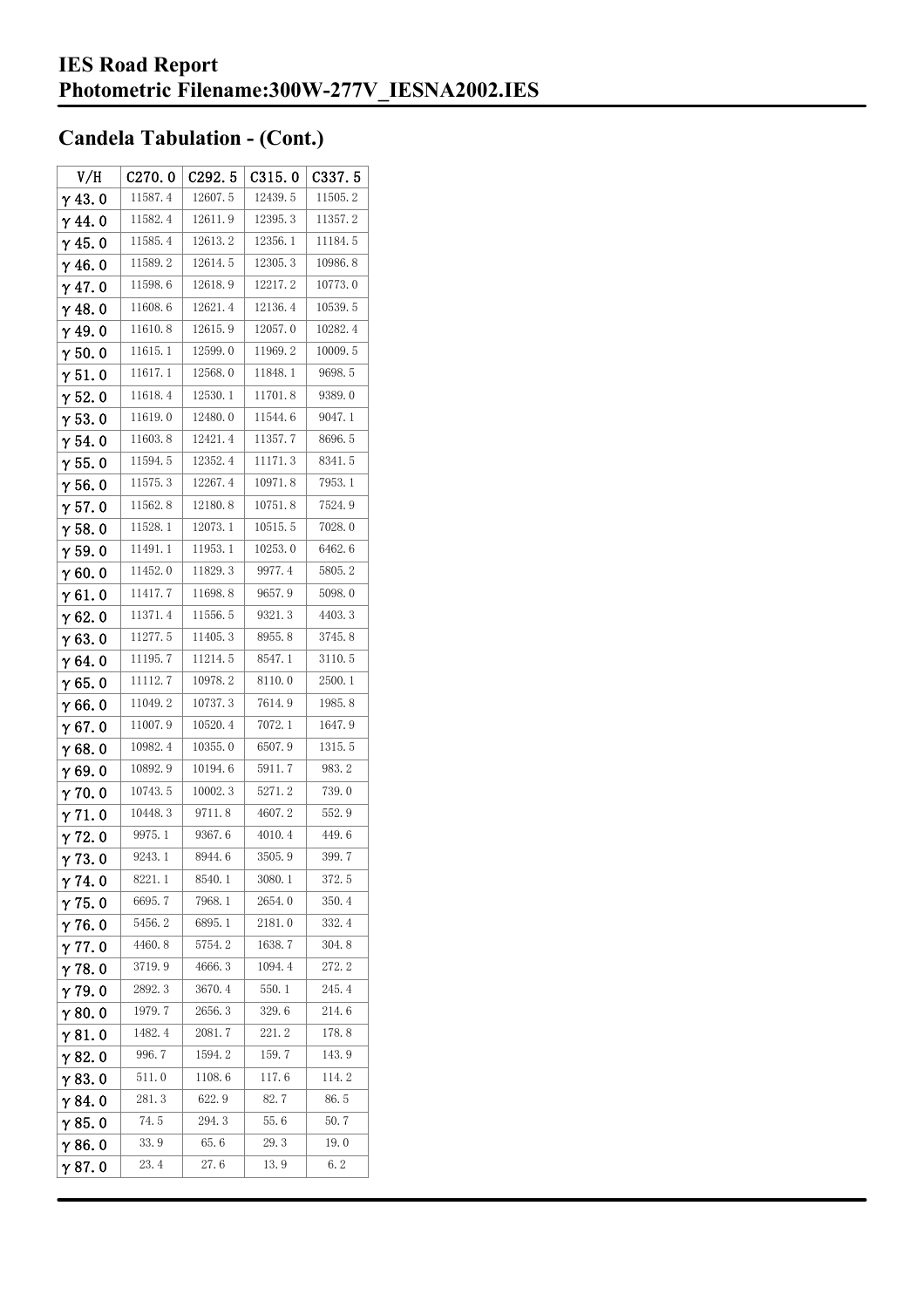| V/H             | C270.0 | C292.5      | C315.0 | C337.5 |
|-----------------|--------|-------------|--------|--------|
| $\gamma$ 88.0   | 19.2   | 20.6        | 9.1    | 3.2    |
| $\gamma$ 89.0   | 16.1   | 16.9        | 6.7    | 1.2    |
| $\gamma$ 90.0   | 15.4   | 15.8        | 6.3    | 0.9    |
| $\gamma$ 91.0   | 15.2   | 15.1        | 6.0    | 0.8    |
| $\gamma$ 92.0   | 15.2   | 14.7        | 5.9    | 0.7    |
| $\gamma$ 93. O  | 15.6   | 14. 6       | 5.9    | 0.7    |
| γ94.0           | 16.2   | 14.5        | 5.9    | 0.8    |
| $\gamma$ 95.0   | 17.0   | 14. 6       | 5.9    | 0.8    |
| $\gamma$ 96.0   | 17.6   | 14.4        | 5.9    | 1.2    |
| γ97.0           | 18.4   | 14.4        | 6.0    | 1.5    |
| $\gamma$ 98.0   | 19.1   | 14.4        | 6.0    | 1.6    |
| $\gamma$ 99.0   | 19.9   | 14.4        | 6.3    | 1.8    |
| $\gamma$ 100.0  | 20.7   | 14.4        | 6.4    | 2.3    |
| $\gamma$ 101.0  | 21.6   | 14. 7       | 6.6    | 2.5    |
| $\gamma$ 102.0  | 22.2   | 15.2        | 7.0    | 2.6    |
| $\gamma$ 103.0  | 23.0   | 15.6        | 7.1    | 3.2    |
| γ 104. 0        | 23.8   | 16.2        | 7.5    | 3.4    |
| $\gamma$ 105.0  | 24.7   | 16.9        | 8.0    | 3.8    |
| $\gamma$ 106.0  | 25.5   | 17.4        | 8.4    | 4.0    |
| $\gamma$ 107. 0 | 26.4   | 18.2        | 8.8    | 4.5    |
| $\gamma$ 108. 0 | 27.1   | 18.8        | 9.1    | 5.0    |
| $\gamma$ 109.0  | 27.5   | 19.4        | 9.3    | 5.1    |
| $\gamma$ 110. 0 | 28.1   | 19.9        | 9.6    | 5.2    |
| γ111.0          | 28.4   | 20.4        | 9. 9   | 5.7    |
| $\gamma$ 112. 0 | 28.5   | 20.7        | 10.2   | 5.9    |
| $\gamma$ 113.0  | 28.7   | 20.8        | 10.8   | 6.0    |
| $\gamma$ 114. 0 | 28.9   | 20.9        | 11.1   | 6.0    |
| $\gamma$ 115.0  | 29.3   | 20.9        | 11.5   | 6.1    |
| $\gamma$ 116. 0 | 29.3   | 20.9        | 11.6   | 5.7    |
| $\gamma$ 117.0  | 29.3   | 20.9        | 11.7   | 5.0    |
| $\gamma$ 118. 0 | 29.3   | 20.8        | 11.8   | 5.2    |
| γ119.0          | 29.3   | 20.6        | 12.2   | 6.8    |
| $\gamma$ 120.0  | 29.3   | 20.5        | 12.3   | 8.4    |
| $\gamma$ 121.0  | 29.3   | 20.6        | 12.4   | 8.8    |
| $\gamma$ 122.0  | 29.3   | 20.5        | 12.4   | 9.2    |
| $\gamma$ 123.0  | 29.0   | 20.5        | 12.4   | 9.7    |
| $\gamma$ 124.0  | 28.8   | 20.4        | 12.4   | 10.0   |
| $\gamma$ 125.0  | 28.6   | 20.4        | 12.1   | 10.3   |
| $\gamma$ 126.0  | 28.3   | 20.4        | 11.9   | 10.5   |
| $\gamma$ 127. 0 | 28.3   | 20.5        | 11.8   | 10.7   |
| $\gamma$ 128.0  | 28.0   | <b>20.2</b> | 11.8   | 10.9   |
| $\gamma$ 129.0  | 27.6   | 19.5        | 11.7   | 11.0   |
| $\gamma$ 130.0  | 26.8   | 19.0        | 11.5   | 11.4   |
| $\gamma$ 131.0  | 25.9   | 18.3        | 11.4   | 11.5   |
| $\gamma$ 132. 0 | 25.2   | 17.7        | 11.3   | 11.8   |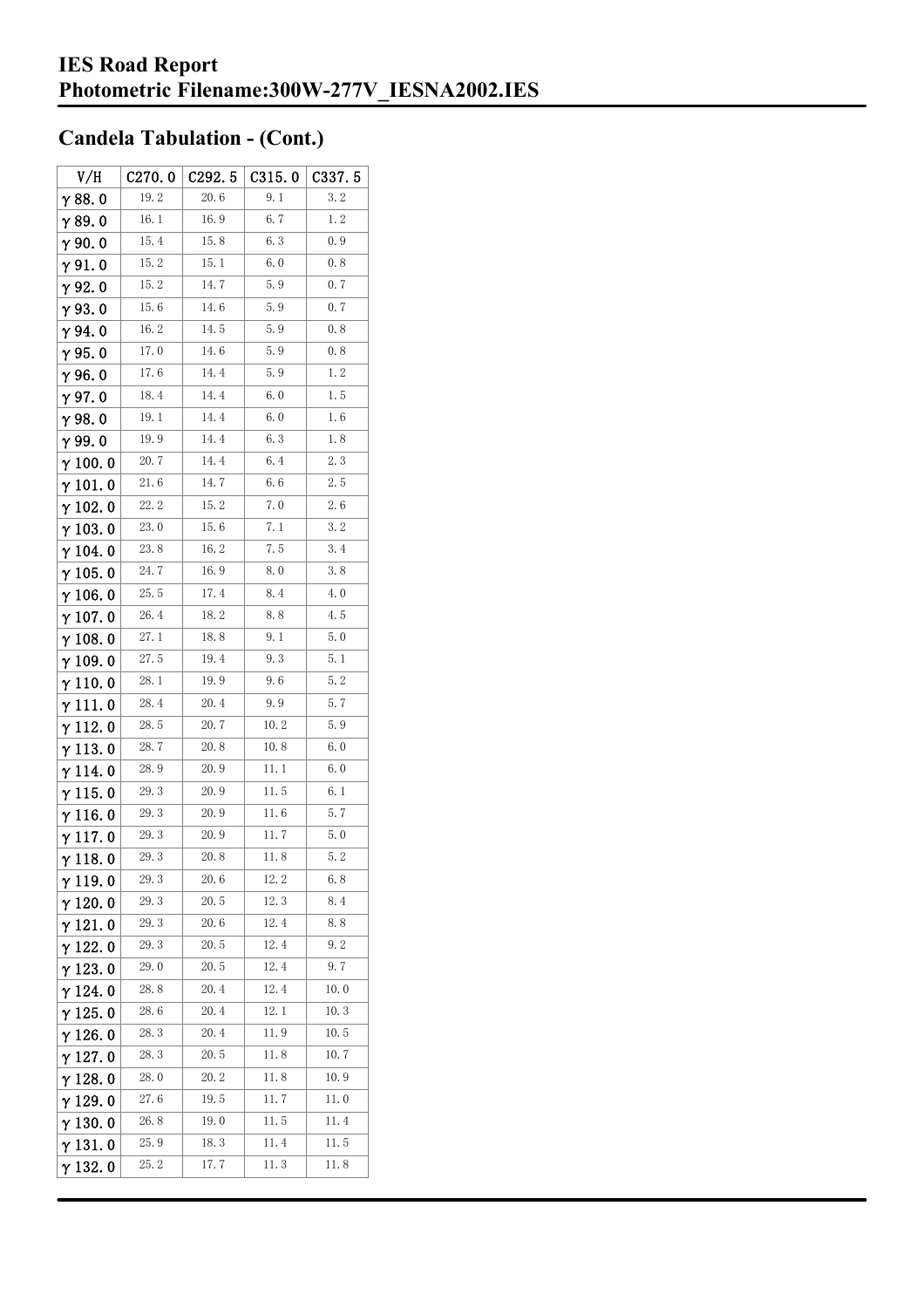| V/H             | C270.0   | C <sub>292.5</sub> | C315.0 | C337. 5 |
|-----------------|----------|--------------------|--------|---------|
| $\gamma$ 133.0  | 24.5     | 17.2               | 11.2   | 12.2    |
| $\gamma$ 134.0  | 23.8     | 17.0               | 11. 1  | 12.6    |
| $\gamma$ 135.0  | 23.5     | 17.0               | 11.0   | 12.7    |
| $\gamma$ 136.0  | 23.3     | 16.8               | 10.8   | 12.7    |
| $\gamma$ 137.0  | 23.2     | 16.8               | 10.7   | 12.9    |
| $\gamma$ 138. 0 | 22.6     | 16.9               | 10.4   | 13.2    |
| $\gamma$ 139.0  | 22.6     | 16.8               | 10.4   | 13.5    |
| $\gamma$ 140.0  | 22.6     | 16.4               | 10.4   | 13.5    |
| $\gamma$ 141.0  | 22.0     | 15.7               | 10.4   | 13.9    |
| $\gamma$ 142.0  | 21.8     | 15.0               | 10.4   | 14.3    |
| $\gamma$ 143.0  | 21.5     | 14.5               | 10.7   | 14.3    |
| $\gamma$ 144. 0 | 20.9     | 14.5               | 10.9   | 14.4    |
| $\gamma$ 145. 0 | $20.6\,$ | 14.2               | 11.5   | 14.4    |
| $\gamma$ 146.0  | 20.3     | 14. 2              | 11.8   | 14.8    |
| γ147.0          | 19.8     | 14.1               | 12.1   | 14.8    |
| $\gamma$ 148.0  | 19.7     | 14.0               | 12.6   | 14.8    |
| $\gamma$ 149.0  | 19.5     | 14.0               | 13.2   | 15.3    |
| $\gamma$ 150. 0 | 19.2     | 13.9               | 13.8   | 15.6    |
| $\gamma$ 151.0  | 18.8     | 13.8               | 14.5   | 15.6    |
| $\gamma$ 152.0  | 18.5     | 13.8               | 15.2   | 15.7    |
| $\gamma$ 153.0  | 18.2     | 13.8               | 15.6   | 16.1    |
| $\gamma$ 154. 0 | 17.3     | 13.8               | 15.8   | 16.5    |
| $\gamma$ 155. 0 | 16.6     | 14.1               | 16.3   | 16.7    |
| $\gamma$ 156. 0 | 15.9     | 14.1               | 16.3   | 17.1    |
| $\gamma$ 157.0  | 15.7     | 14. 2              | 16.4   | 17.3    |
| $\gamma$ 158.0  | 15.6     | 14.1               | 16.7   | 17.4    |
| $\gamma$ 159.0  | 15.6     | 14.1               | 16.9   | 17.5    |
| $\gamma$ 160.0  | 16.2     | 14.1               | 17.0   | 17.7    |
| $\gamma$ 161.0  | 16.6     | 14.3               | 17.4   | 17.7    |
| $\gamma$ 162.0  | 17.2     | 14.4               | 17.6   | 17.7    |
| $\gamma$ 163.0  | 17.4     | 14.7               | 18.1   | 17.8    |
| $\gamma$ 164.0  | 17.4     | 15.2               | 18.3   | 18.1    |
| $\gamma$ 165.0  | 17.4     | 15.4               | 18.3   | 17.9    |
| $\gamma$ 166.0  | 17.5     | 15.7               | 18.5   | 16.9    |
| $\gamma$ 167.0  | 18.3     | 16.5               | 19.4   | 16.9    |
| $\gamma$ 168.0  | 18.9     | 17.2               | 20.4   | 18.0    |
| $\gamma$ 169.0  | 19.4     | 17.8               | 21.1   | 19.7    |
| $\gamma$ 170.0  | 20.0     | 18.4               | 21.3   | 20.9    |
| $\gamma$ 171.0  | 20.4     | 18.9               | 21.9   | 21.5    |
| $\gamma$ 172.0  | 20.9     | 19.1               | 22.4   | 21.8    |
| $\gamma$ 173.0  | 21.0     | 19.3               | 22.5   | 21.9    |
| $\gamma$ 174.0  | 21.1     | 19.7               | 22.8   | 21.9    |
| $\gamma$ 175.0  | 21.4     | 20.4               | 22. 9  | 22.2    |
| $\gamma$ 176.0  | 21.7     | 20. 9              | 23.1   | 22.2    |
| $\gamma$ 177. 0 | 21.8     | 21.4               | 23.2   | 22.6    |